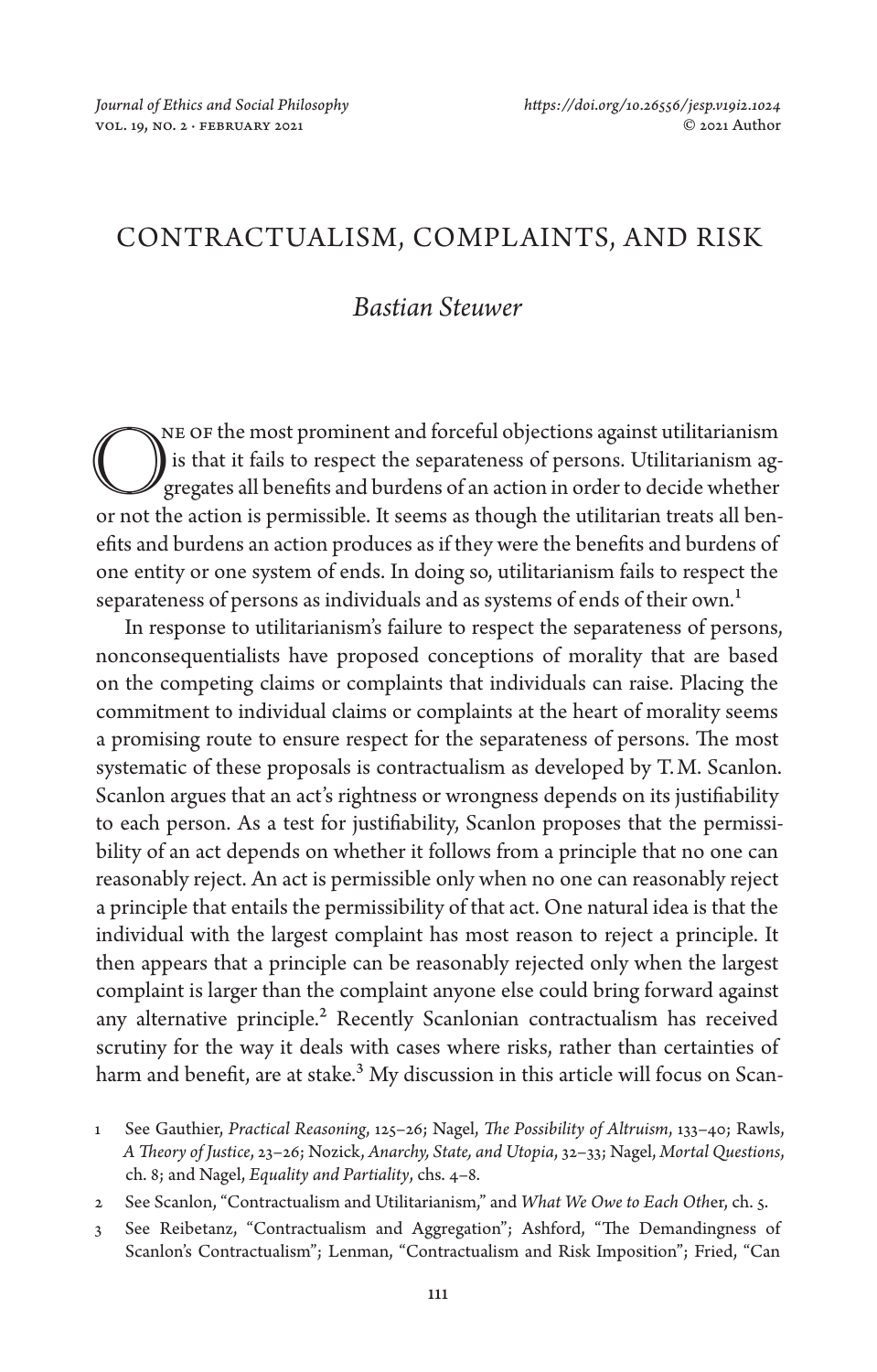lonian contractualism, but my conclusions may apply more widely to any moral theory that places the idea of justifiability and individual complaints or competing claims at the heart of morality.

The debate around contractualism and risk is typically framed as a debate between two opposing views. *Ex ante* contractualism is concerned with prospects while *ex post* contractualism is concerned with outcomes.4 I believe that this framing is unhelpful. What can it mean to say that a theory of risk impositions is concerned with outcomes when it is designed to provide guidance in cases where we are uncertain about the outcome? With the help of a sequence of thought experiments from Michael Otsuka, I provide a more helpful way of understanding what is at stake between different contractualist approaches to risk (section 1).<sup>5</sup> In addition, the sequence allows me to propose a new view on contractualism and risk, which I call *objective ex ante contractualism* because of the special importance it gives to objective, as opposed to epistemic, probability. My version of contractualism focuses on the complaints of would-be victims whose fates are already determined. After discussing the sequence, I will show that a natural extension of the sequence highlights that two conditions that *ex post* contractualism should ideally fulfill are inconsistent with one another (section 2). In section 3, I will present the defense of my objective *ex ante* view by arguing that it provides us with the best model of the key contractualist idea of acting in ways that are justifiable to each. Section 4 responds to objections.

## 1. Otsuka's Sequence

*Dust*: A comet is en route to the midwestern United States carrying a pathogen that will soon lead to millions of people being infected and dying. The government is briefed on two alternative ways of containing the pathogen. The first option has the side effect that a different hazard will

Contractualism Save Us from Aggregation?"; James, "Contractualism's (Not So) Slippery Slope"; Fleurbaey and Voorhoeve, "Decide As You Would with Full Information!"; Frick, "Uncertainty and Justifiability to Each Person"; Scanlon, "Reply to Zofia Stemplowska"; John, "Risk, Contractualism, and Rose's 'Prevention Paradox'"; Frick, "Contractualism and Social Risk"; Kumar, "Risking and Wronging"; Otsuka, "Risking Life and Limb"; Horton, "Aggregation, Complaints, and Risk"; and Rüger, "On *Ex Ante* Contractualism."

<sup>4</sup> For the former, see James, "Contractualism's (Not So) Slippery Slope"; John, "Risk, Contractualism, and Rose's 'Prevention Paradox'"; Kumar, "Risking and Wronging"; and Frick, "Contractualism and Social Risk." For the latter, see Fleurbaey and Voorhoeve, "Decide As You Would with Full Information!"; Otsuka, "Risking Life and Limb"; and Rüger, "On *Ex Ante* Contractualism."

<sup>5</sup> Otsuka, "Risking Life and Limb," 77–88.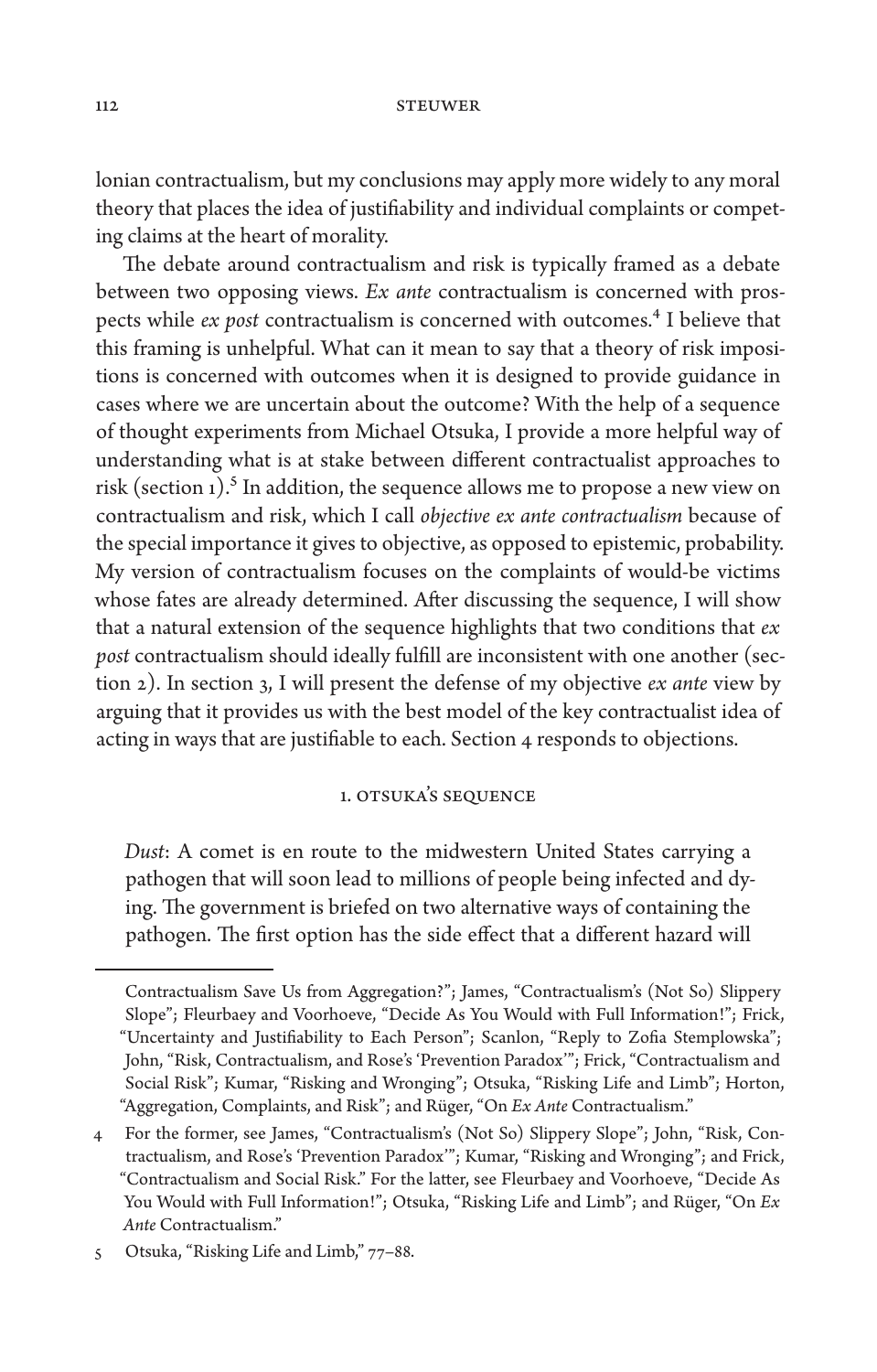be released over Florida. It is known that it would cause Bob Johnson, a resident of Boca Raton, to lose one leg. Unfortunately, Bob Johnson cannot be evacuated in time. The second alternative has the side effect that the hazard will have to be released in a dust cloud over California. Each of forty million Californians faces a small risk of death, and it is known that exactly one Californian will die. The Californian who will die has a genetic predisposition that will cause his or her death upon being subjected to the dust.

Intuitively, the right course of action here would be to release the hazard over Florida and cause Bob Johnson to lose a leg. But it appears that contractualism struggles to explain this intuitive answer. Bob Johnson's complaint against choosing to release the hazard is not discounted. It is certain that he will suffer. The complaints of the Californians, however, should be discounted. For each of the forty million Californians, the likelihood of being the one who dies is only a one in forty million. Although death is terrible, a one in forty million chance of death is not altogether that terrible. We often incur similar risks when crossing the road, cooking with gas, or swimming in the ocean. The complaint against the imposition of the risk of death would suddenly be a rather trivial moral complaint. How can such a trivial moral complaint outweigh Bob's quite serious complaint of losing his leg?

One way for contractualism to accommodate the case is by pointing out that all the complaints combined add up to something significant: a complaint of the magnitude of certain death. But this response leads to highly counterintuitive results in other cases.

*Transmitter Room*: Jones, a worker in a TV transmitter room, has had an accident. He is now lying on the floor and suffering extremely painful electric shocks. There is only one way to save Jones, namely by interrupting the current transmission signal for about fifteen minutes. This in turn will cause millions of viewers who want to see the football World Cup match that is in progress to be upset.<sup>6</sup>

If we add up the complaints due to inconvenience and upset of all the millions of viewers, it seems that they will outweigh Jones's complaint against being subject to pain. But here it is clear that we should not let Jones suffer for the relatively mild loss of missing fifteen minutes of a football match. We should not aggregate morally trivial complaints so that they outweigh serious moral complaints of single individuals.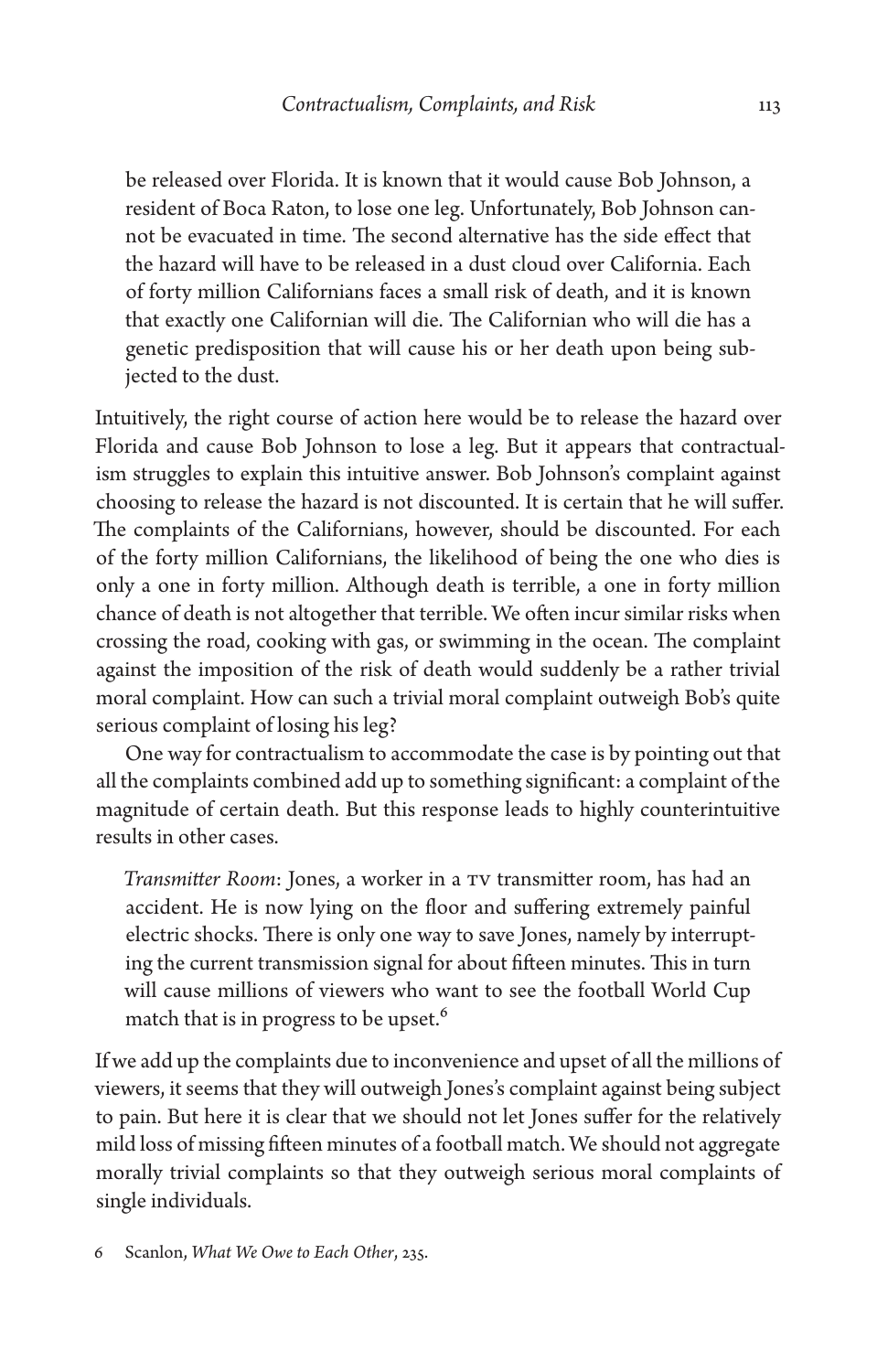Otsuka, in his discussion of Dust, resists this solution and instead points to a different feature of the case. Unlike in Jones's case, in Dust there is one person who will experience grave harm. The aggregated complaints add up to the real-life predicament of one person. We do not need to imagine a social entity that experiences the harms of dying, but there is an individual made out of flesh and blood who will die. It is merely a fact concerning our informational limitations that prevents us from identifying that person in the same manner we were able to identify Bob Johnson. Yet we can still say something about the individual who is going to die. The person who is going to die is "the Californian with the genetic predisposition." The complaint of the Californian with the genetic predisposition is nondiscounted. Her (or his) complaint would outweigh Bob Johnson's complaint.

Now is the complaint of the Californian with the genetic predisposition a complaint *ex ante* or *ex post*? *Ex post* contractualism can account for this complaint. We know that the result of the action will be one person dying. Since the outcome distribution of the action is already known to us, an *ex post* contractualist can peek ahead, anticipate this distribution, and assign complaints to those affected by it.

But can *ex ante* contractualism? I think it can. The Californian with the genetic predisposition is a person with a determinate identity when we make the decision. Regardless of what happens and regardless of our action, the Californian with the genetic predisposition will always be the same person. If we limit our attention to only those possible worlds that are possible outcomes of our action, then we can say that "the Californian with the genetic predisposition" rigidly designates over this restricted domain of discourse. Since only those possible worlds that constitute possible outcomes of our actions are of interest to us, I will simply refer to such descriptions as "rigid designators."7 Releasing the hazard over California will impose the certainty of death on this existing person with a determinate identity. From the *ex ante* perspective, the Californian with the genetic predisposition can object to the imposition of a 100 percent risk of death. We do not need to appeal to the outcome of the action *ex post* to make this claim.

This means that our understanding of *ex ante* contractualism should be broader. The classical version of *ex ante* contractualism focuses on the risks as faced by individuals with proper names, or otherwise identifiable individuals. But not all

<sup>7</sup> This definition also includes an element of temporality in the *ex ante*/*ex post* distinction. The possible worlds that are possible outcomes of the action are those possible worlds that coincide in their history until the point of action. Rigid designators are descriptions that refer to information that is contained in the shared history. Nonrigid designators are descriptions that refer to information about the future where the possible worlds no longer coincide.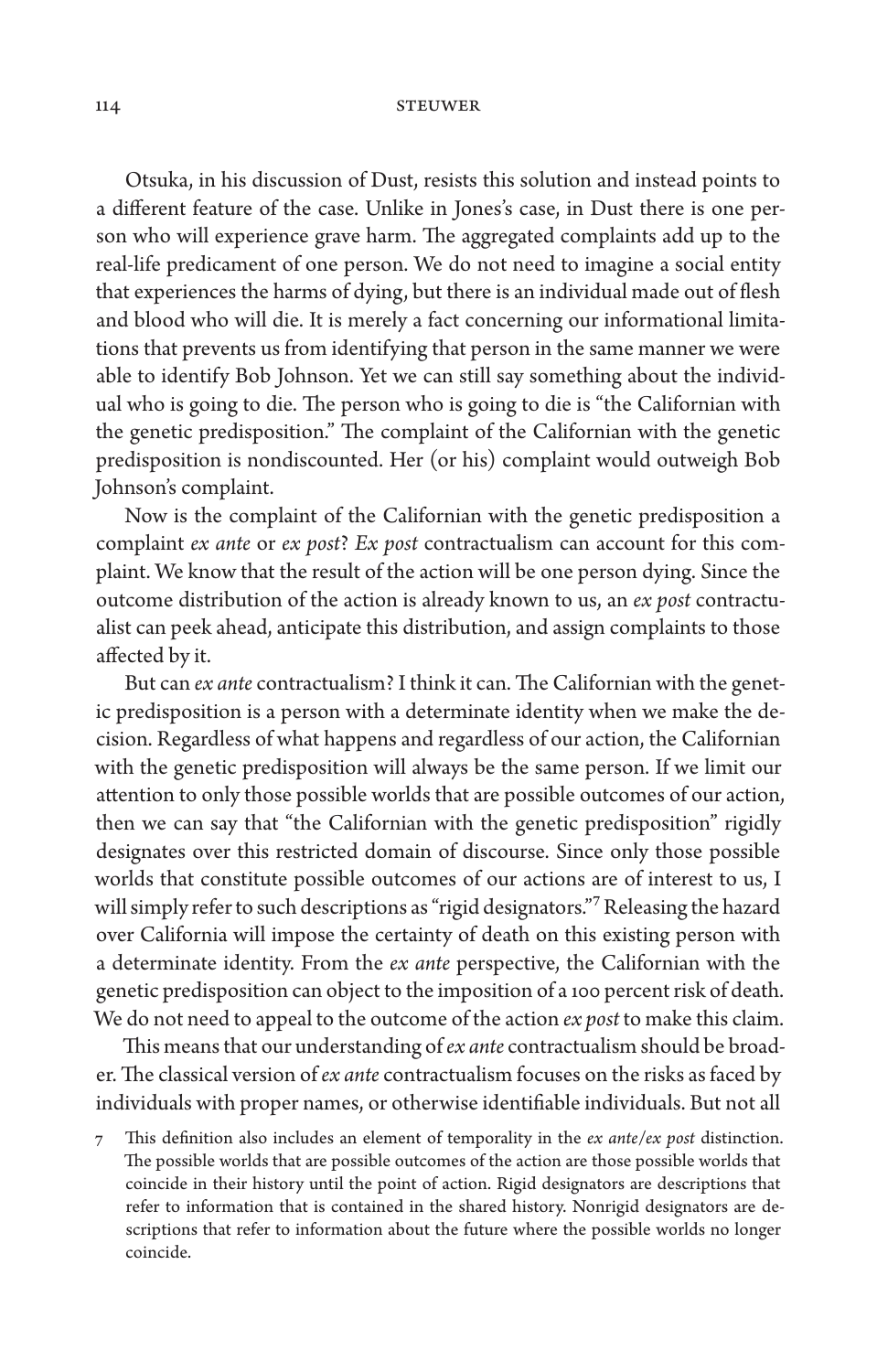versions of *ex ante* contractualism focus on these risks. The version of *ex ante* contractualism I defend focuses on the complaints that rigidly designated individuals can raise. The two forms of *ex ante* contractualism differ thereby in whose complaints they focus on. This in turn is linked to a distinction between two kinds of risk: epistemic risks (credences) and objective risks (chances).8 The distinction I am relying on here classifies some probability functions as expressing our uncertain degrees of belief or confidence about the world. These are epistemic probability functions, also called credence functions. By contrast, objective probability functions express a mind-independent idea of probability. The objective probability function, a chance function, reflects information about the world and not about our knowledge of the world. If there are nontrivial objective probabilities, then there are truly "chancy" events. While there are various theories on what chances are, the differences between them are not important for my arguments.<sup>9</sup> What I rely on is solely the contrast between chances and credences.

In Dust, we only have epistemic probabilities for the risks that each identifiable Californian faces. However, we can give objective probabilities for the risk that the Californian with the genetic predisposition faces. This suggests an important link between the question of whose complaints we are interested in and what kind of risk we are interested in. By focusing on rigidly designated individuals, objective *ex ante* contractualism gives primacy to objective risk assessments over epistemic risk assessments. Objective *ex ante* contractualism holds that in a case like Dust where the uncertainty is merely a matter of failing to identify the victim, we should choose descriptions that reveal the objective risks that individuals are facing. This is the "objective" component in objective *ex ante* contractualism.10

- 8 I follow here the orthodox tradition in the philosophy of probability dating back to Rudolf Carnap, who distinguished between two concepts of probability (frequentist and evidential), which are examples of the broader approaches of chance and credence. See Carnap, "The Two Concepts of Probability," 516–25; Eagle, "Chance versus Randomness," sec. 1; and Hájek, "Interpretations of Probability," sec. 3.
- 9 The most common approaches are frequentism, propensity views, and best systems approaches. In addition, some philosophers embrace a "no theory" approach to chances according to which objective probabilities are not reducible to anything else like frequencies or propensities. For an overview, see Hájek, "Interpretations of Probability"; for the no theory approach, see Sober, "Evolutionary Theory and the Reality of Macro-Probabilities," 148–54. Actual frequentist views are an exception to my claim that my use of objective chance is neutral between the different theories of chance. According to actual frequentist views, objective probabilities only refer to actually occurring frequencies. Under such a view, objective probabilities only represent statistical facts about reference groups and have no obvious moral significance.
- 10 Importantly, the two kinds of risks are linked in a manner that should guard us from identi-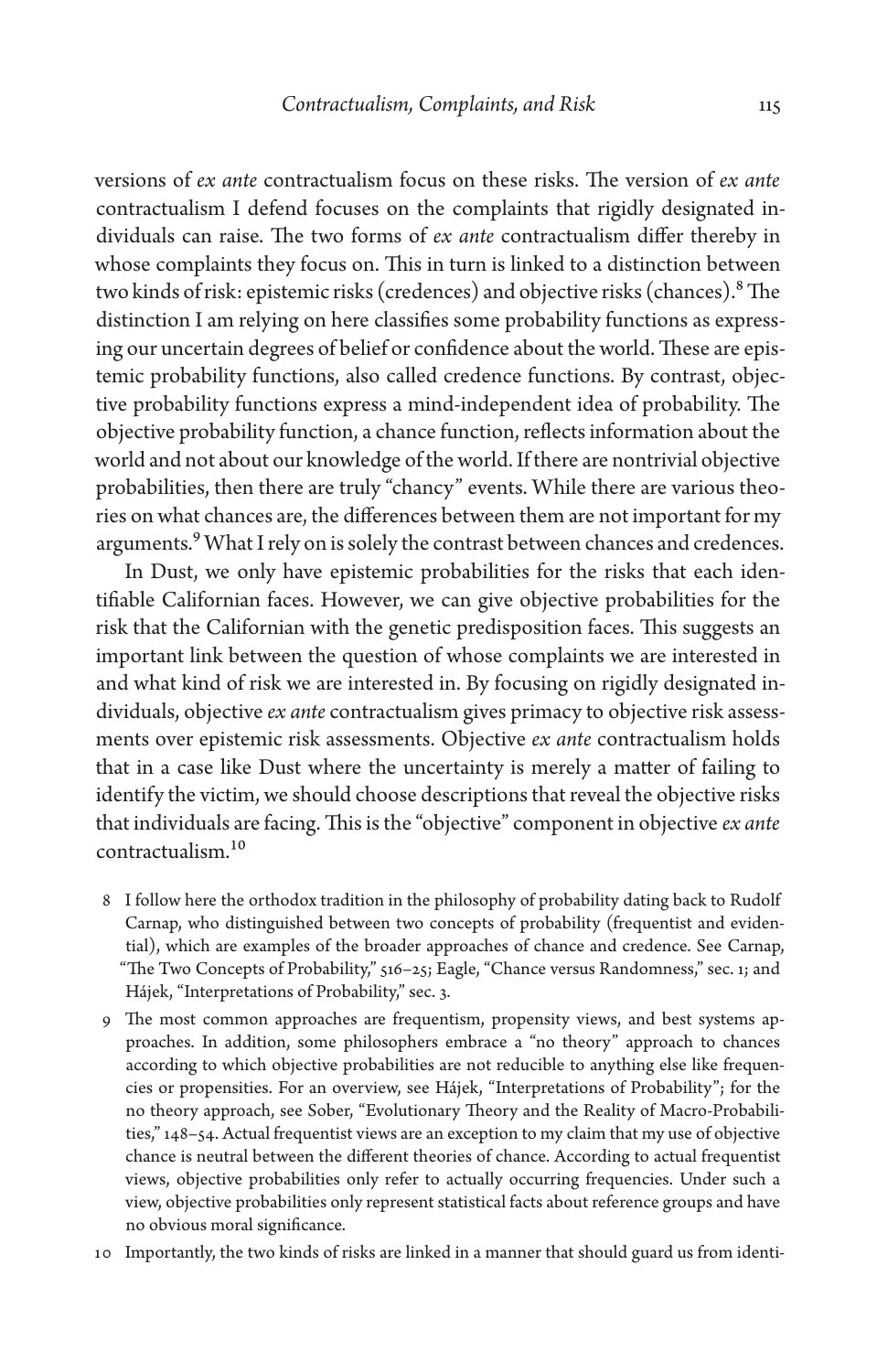Let me move on to the next case in the sequence:

*Wheel*: The case is structurally similar to Dust. Again, we have a comet en route and a disaster about to occur. Again, one of our options is to release the hazard over Florida and cause Bob Johnson's loss of a leg. But now our second option changes. As a side effect of averting the disaster, each Californian will be placed under a gigantic roulette wheel in the sky. The wheel will spin indeterministically and release a roulette ball that will kill exactly one person.

Otsuka reports his intuitive judgment that in Wheel, as in Dust, we should still prefer to release the hazard over Florida, causing the loss of Bob Johnson's leg. But here we cannot rely anymore on the description of "the Californian who is genetically predisposed." Instead, we would need to rely on a description like "the Californian who would be hit by the roulette ball" or "the Californian who would be most harmed by the decision." These descriptions are nonrigid designators since different persons may die due to the falling ball. While the complaints of rigidly designated individuals have to be discounted, the complaints of nonrigidly designated individuals do not. The probability of someone being harmed by the wheel is one. We can peek ahead and assign a complaint to that person. We may think that such statistical persons are still actual persons worthy of respect and with claims that ought to be taken into consideration.<sup>11</sup>

This cannot be reconciled with the *ex ante* perspective. The complaint of the Californian most harmed by the decision is not a complaint of any person with a determinate identity prior to the action. There is no token individual for whom it is true that she has imposed on her a 100 percent risk of death. Accordingly, my objective *ex ante* view holds that releasing the hazard over California is permissible in Wheel.

Anticipating the strongest complaint *ex post* is easy in a case like Wheel. We know for certain how the benefits and burdens will be distributed in the outcome. We only lack information about who will be in which position. I now move on to a case where certainty about the resulting distribution is absent.

fying epistemic or objective *ex ante* contractualism exclusively with one kind of risk. Whenever we have an objective probability for a given event (such as Charlotte Williams's being harmed), we should adjust our credence (i.e., our epistemic probability) to match the objective probability. The next case in the sequence is an example of this. This widely accepted claim is an implication of David Lewis's Principal Principle. See Lewis, "A Subjectivist's Guide to Objective Chance."

<sup>11</sup> See Daniels, "Can There Be Moral Force to Favoring an Identified over a Statistical Life?" 116; and Otsuka, "Risking Life and Limb," 85–86.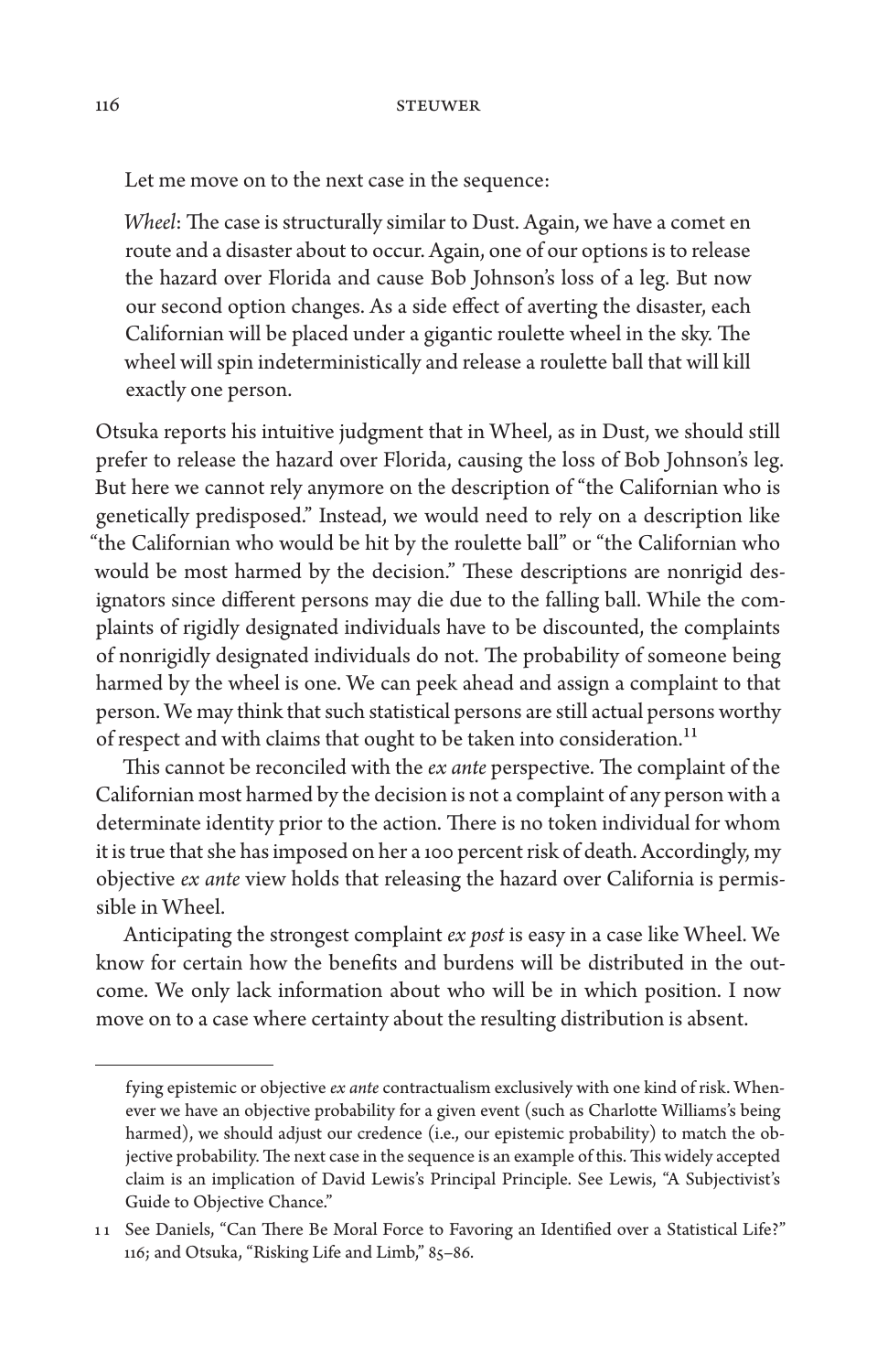*Guns*: In this case, we have the option to shoot down the comet with an automated weapons system. Unfortunately, the system also has guns in the sky pointed at each Californian. Each gun is operated by an indeterministic randomizer. The chance for each gun to fire and kill the person it is aimed at is one in forty million. The guns, and thus the risks each gun imposes, operate independently of one another.

The objective risk for each Californian is the same as in Wheel, one in forty million. Any assessment of rigid designators that relies on objective risks will be the same between Wheel and Guns. However, the assessment for nonrigid designators like "the Californian who will be most harmed" changes. Here we move away from certainty about the distribution that will come about and introduce risk as well. There is a 63 percent chance that at least one Californian will die, a 26 percent chance that at least two Californians will die, an 8 percent chance that at least three will die, and so on. What should *ex post* contractualists say about a case like this?

One answer is that Guns highlights the limits of *ex post* contractualism. Under this version of *ex post* contractualism, we should draw a distinction between two types of cases. In some cases, like Dust or Wheel, we know that the risk imposition will lead to harm while in Guns the harm is not guaranteed. Anticipating the complaint of the eventual victim is permitted in Dust and Wheel but not permitted in Guns according to this view. Since we do not know for certain that someone will be harmed, we cannot anticipate this complaint.<sup>12</sup>

The problem with this version of *ex post* contractualism is that it relies on a distinction between risky cases that is morally dubious.<sup>13</sup> Cases with guaranteed harms can easily be transformed into cases without guaranteed harm without changing anything of moral relevance. Take the example of a coin flip with inversely correlated harms and benefits. If the coin lands heads, *A* benefits and *B* is harmed. If the coin lands tails, *A* is harmed and *B* benefits. This is a case of guaranteed harm. *Ex post* contractualism would sometimes rule out this kind of risk even if it is in the antecedent interests of both *A* and *B*. But what if the coin lands on the edge? This would be a freak accident but is nonetheless a possibility. Let us assume that no one will be harmed if the coin lands on the edge. The case is now one without guaranteed harm. If we are not allowed to anticipate any complaint *ex post*, we should do what is in the antecedent interests of both. Sim-

<sup>12</sup> Sophia Reibetanz Moreau defends such a view ("Contractualism and Aggregation," 302–4). Victor Tadros, in a different context, argues that these two kinds of risks are distinct ("Controlling Risk," 148–54).

<sup>13</sup> Otsuka makes a similar argument in "Risking Life and Limb," 88.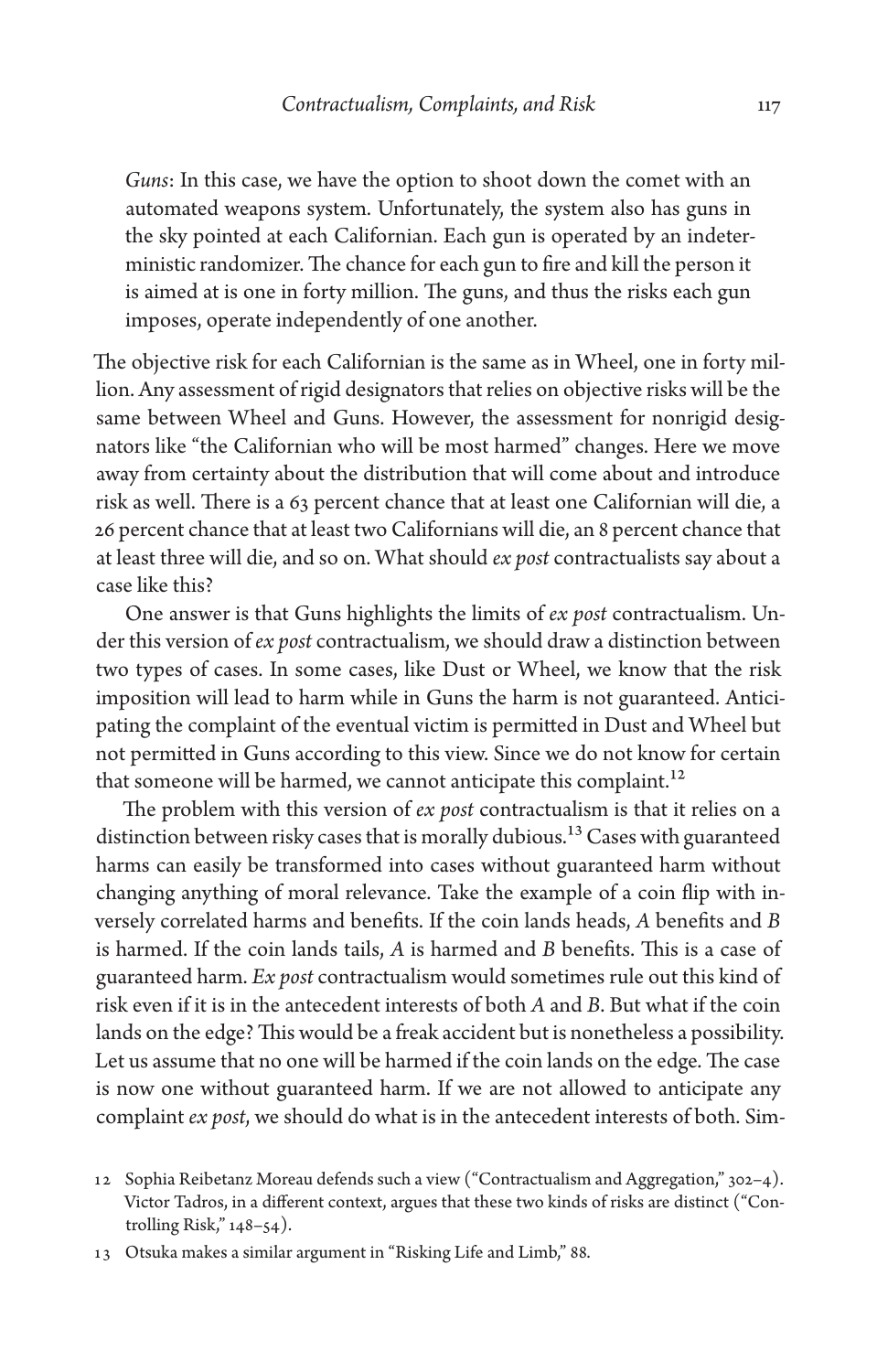ilar things hold for a version of Wheel. If we allow only a tiny chance that no one will be harmed, the restricted *ex post* view would allow the risk imposition since this case would no longer involve guaranteed harm. Yet if we are convinced that imposing the risk in Wheel is impermissible, it should be impermissible even in this varied scenario. We need a different version of *ex post* contractualism.

Earlier I mentioned that in Guns we only know facts about what distributions of harms are to occur with which likelihood. For example, we know that the chance that at least one Californian will die is about 63 percent. One possibility for *ex post* contractualists is to translate these facts about distributions into complaints. Imagine we specify a ranking of all persons affected. The main ranking criterion is how strong each individual complaint against the action is. In cases where individuals are equally affected, we need other tiebreaking criteria. This way we can assign each individual a unique place in the ranking. Then we repeat this for all possible outcomes. We can now construct fictional characters or "statistical persons" based on these rankings. "The worst-off Californian" refers to the first-ranked person in each of the outcomes. "The second worst-off Californian" refers to the second-ranked person and so on. In cases of objective risk imposition, these designators are nonrigid since they refer to different individuals in different possible worlds. This construction allows us to assign unique complaints to individuals instead of being limited to talking about distributions of harms. Speaking of the complaints of nonrigidly designated persons brings the *ex post* perspective closer to the theoretical core of contractualism. It can provide a model of justifiability to each that an analysis of different distributions of harms cannot offer. *Ex post* contractualists should therefore accept the following principle.

*Ex Post Discounting*: When assessing the complaints of individuals, we should discount the complaints of nonrigidly designated individuals such as the worst-off, the second worst-off, and so on by the improbability of harm.

As mentioned, in our case of Guns, this means that the complaint of the worstoff Californian is a discounted complaint against death rather than a nondiscounted complaint as in Wheel. The complaint is discounted by the 37 percent probability that the worst-off will not be harmed. But now the second worst-off Californian has a discounted complaint as well, as has the third worst-off, and so on. Should this difference matter?

Victor Tadros believes that it should. He gives the following argument based on an example that is a simpler version of the contrast between Wheel and Guns.14 Imagine we have two options. If we choose the first option, then it is

<sup>14</sup> Tadros, "Controlling Risk," 153–54.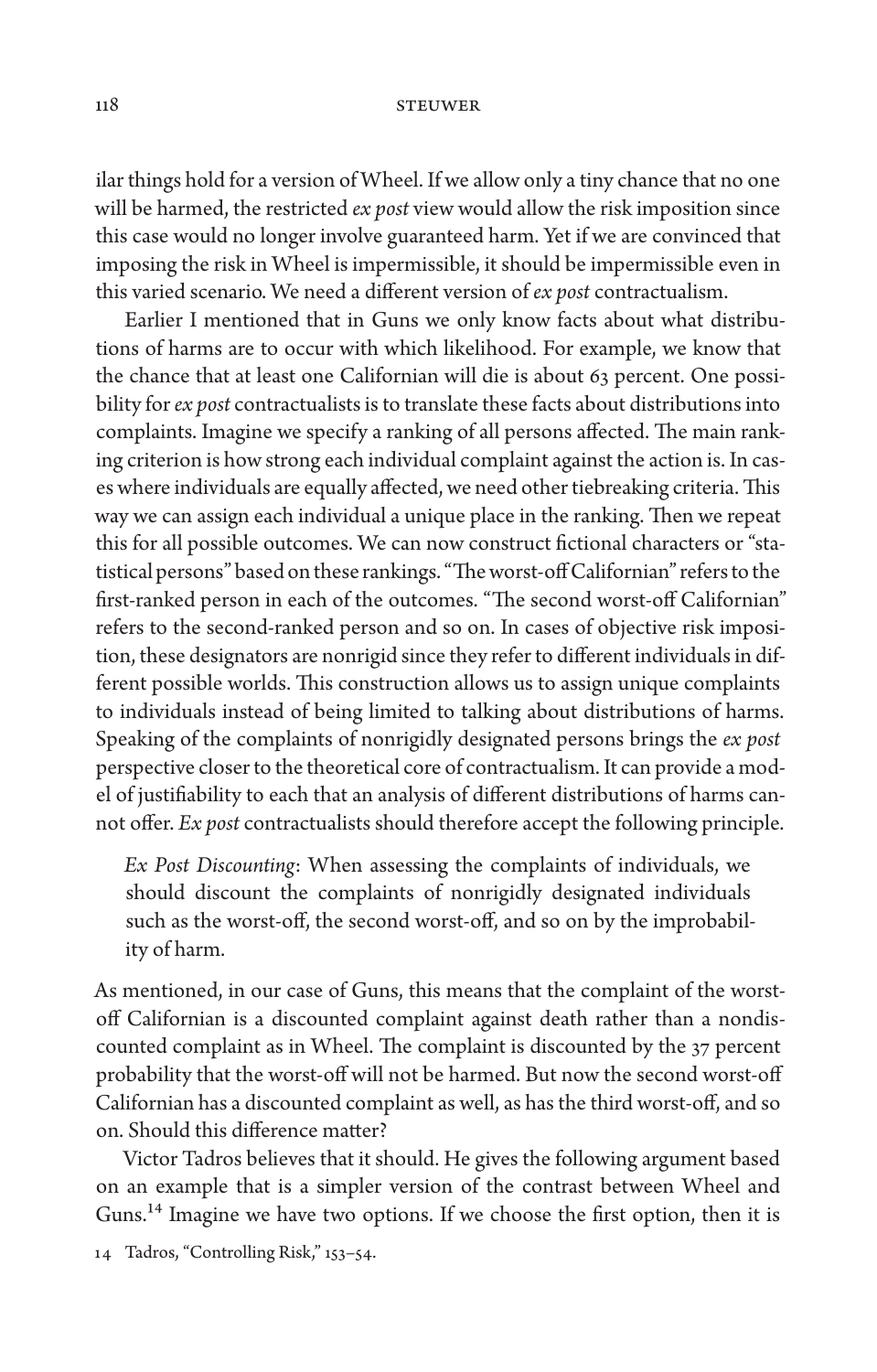guaranteed that one and exactly one person will die. If we choose the second option, then there is only a 75 percent chance that someone will die but there is also a 25 percent chance that two persons will die. Whatever we do, the risks to each rigidly designated individual are the same. Under one view, the options are equally choiceworthy. If we choose the second option, there is a possibility that no one will die, but this is balanced by the possibility that more than one will die. Tadros, however, argues that we should choose the second option because we have special reason to prevent a situation where harm will definitely occur. We should not regard the loss of two lives as twice as hard to justify than the loss of one life. This is because the two lives are separate and not part of one aggregate that suffers a double loss.

But it is hard to see why the separateness of persons should give us a special reason to avert definite harm. Tadros's argument implies that we have less reason to prevent an additional second death. Attaching special significance to the fact that harm will occur means attaching special significance to an isolated harm as opposed to a harm that occurs alongside many other harms. Yet deaths should have the same disvalue regardless of whether they are part of an action in which only one, two, or many people die. The death is just as tragic and severe for this person regardless of how many other people have died.<sup>15</sup> Respect for each individual and for her separateness would seem to indicate that we should treat her loss by itself and not accord it more or less moral force because of the number of other people who have died. If this is true, then we should treat both options in Tadros's example as equally choiceworthy. The *ex post* contractualist should then regard Guns and Wheel as equally hard to justify. What should matter to us is the expected number of lives lost and not how the risk is distributed across nonrigid designators. This gives us a second principle that *ex post* contractualism would want to fulfill.

*Equal Treatment for Equal Statistical Loss*: We should treat cases alike if in both cases there is the same expectation of statistical loss and the only difference is the distribution of possible losses across possible outcomes.

## 2. A Problem for *Ex Post* Contractualism

## Consider:

*Gas*: We receive yet another option to prevent the catastrophe. This time we have to release a gas in the air that will travel to California. Scientists tell us that there is the possibility that in California the gas will react by

<sup>15</sup> See also Otsuka, "Risking Life and Limb," 88–92.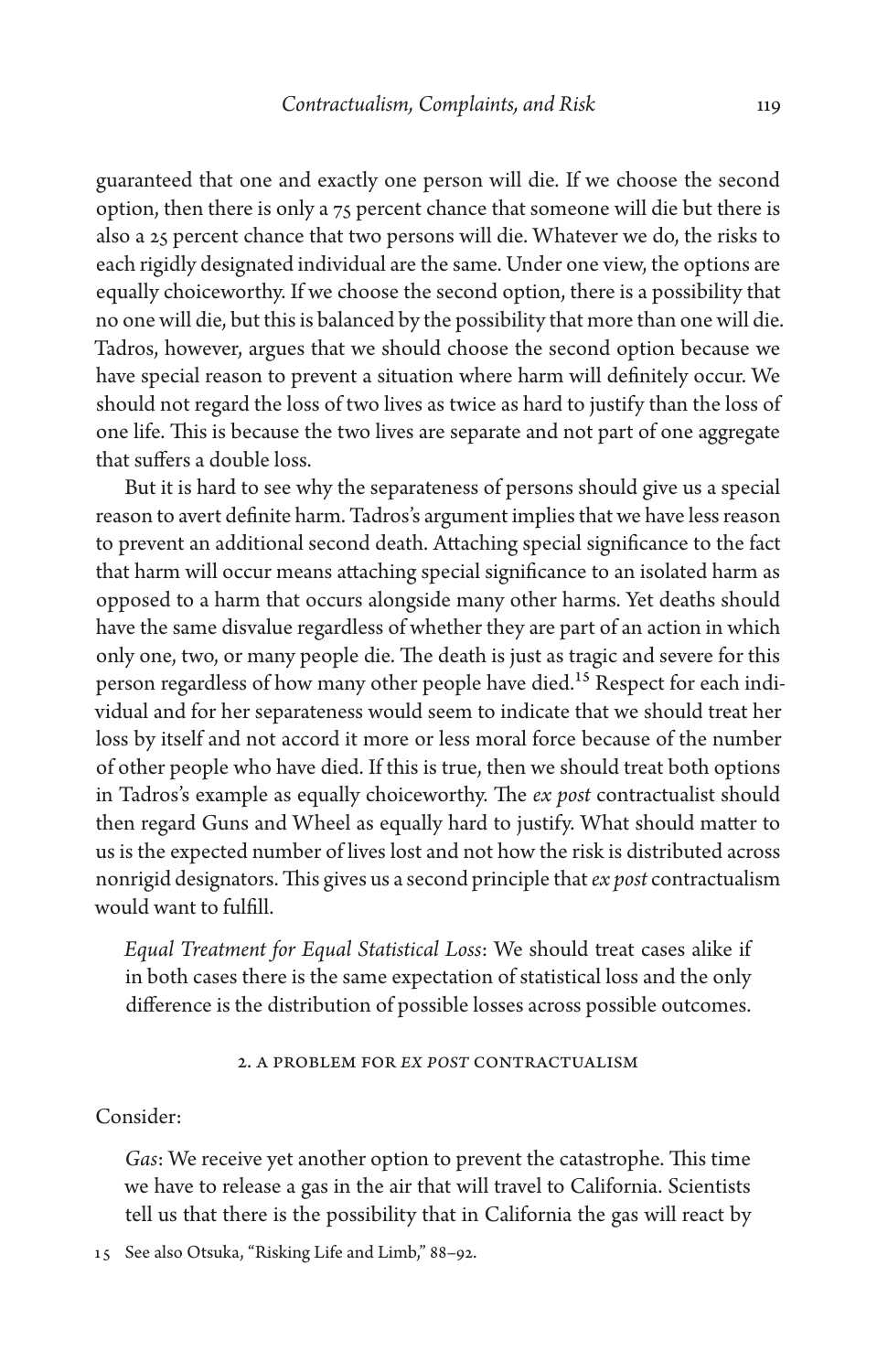means of an indeterministic process with another substance and become toxic. If that happens, all Californians will die. However, they assure us that this is very unlikely. The objective probability of this occurring is only one in forty million.

In one way, Gas is a continuation of Wheel and Guns. In all three cases, each rigidly designated Californian faces an objective risk of one in forty million. The cases differ, however, in the distribution of risk across nonrigid designators. In Wheel, the distribution represents one extreme. All risk is concentrated in the likelihood of one person dying. In Guns, the distribution is spread out across all forty million nonrigid designators ranked from the worst-off to the best-off. The risks for those higher up the list are very high; for those lower down the list, they are minute. Now in Gas we face the opposite extreme. The risks are spread out perfectly evenly across all nonrigid designators. All nonrigid designators are tied, because whatever will happen, everyone in California shares the same fate. What is particularly interesting about Gas is that the distribution of discounted complaints is the same for rigid and nonrigid designators. Whether we use rigid or nonrigid designators to determine the justifiability of our action does not matter since both will yield the same result.

This is challenging for the *ex post* contractualist for the following reason: I have argued that *ex post* contractualists should accept the following two principles. They should accept *Ex Post* Discounting. This allows *ex post* contractualism to be applied to cases where harms are not guaranteed, and it provides the *ex post* perspective with a model of justifiability to each. Second, they should accept Equal Treatment for Equal Statistical Loss. This means that in Wheel and Guns what matters is the number of expected lives lost. The principle follows from accepting the claim that the disvalue of a given harm should not vary depending on how many other people will be harmed. The possibility that no person may die should be balanced by the possibility that more than one person may die.

My case Gas shows how these two principles can conflict. The number of expected lives lost in Gas is one, just like in the other two cases. If Wheel and Guns are on a par, then so is Gas. But Gas contains only heavily discounted complaints by nonrigidly designated persons. This is because the complaint of the worst-off Californian is based on only a one in forty million chance of death, a morally trivial complaint. Following *Ex Post* Discounting, it should be these discounted complaints that determine the justifiability of the risk imposition. If we want to follow Equal Treatment for Equal Statistical Loss and hold that the risk imposition in Gas is impermissible, we would need to aggregate the complaints in Gas. But whichever way we calculate the complaints, the complaints in Gas seem very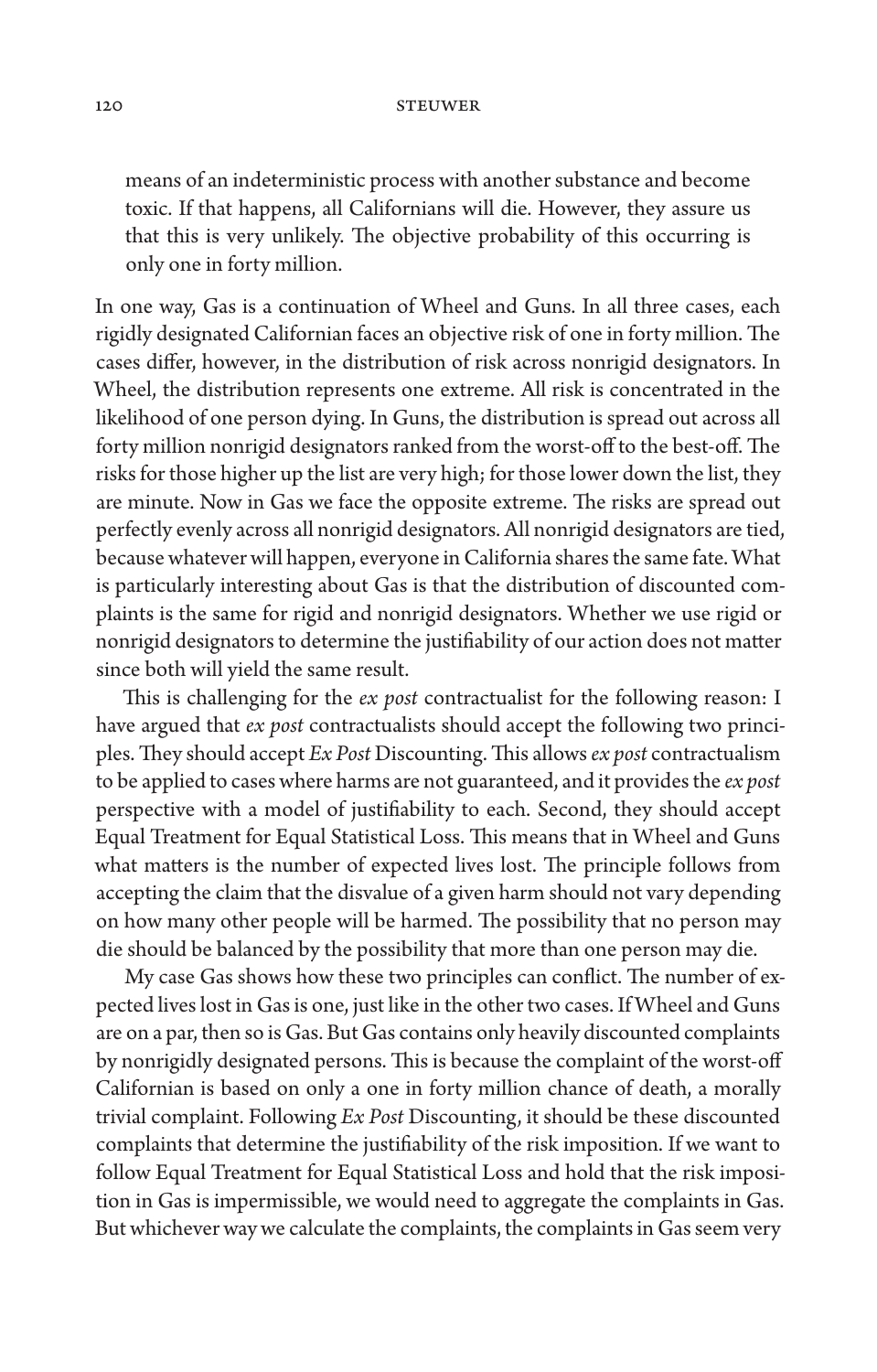close to the complaints by the many in Transmitter Room. The complaint of Bob Johnson resembles the complaint of Jones, the worker in the transmitter room. As it turns out, the strongest version of an *ex post* view leads to a case that is very much like Transmitter Room. If we allow aggregating the complaints in Gas, then why can we not aggregate the complaints in Transmitter Room?

One proposal is that while individual and nonaggregated complaints matter, aggregative considerations can determine whether it is reasonable to reject principles.<sup>16</sup> Following this proposal, it is still individual complaints that matter. But their strength would be magnified by the number of people having the same complaint.

*Ex Post Discounting (Multiplied)*: When assessing the complaints of individuals, we should discount the complaints of nonrigidly designated individuals such as the worst-off, the second worst-off, and so on by the improbability of harm. The strength of their complaint is determined by multiplying the strength of their individual complaint by the number of nonrigidly designated individuals who will be equally affected.<sup>17</sup>

According to this proposal, it would be unreasonable for Bob Johnson to insist on his complaint given that there are so many complaints on the other side. The strength of the individual complaint opposing Bob Johnson is magnified by the number of people who would be similarly affected. Yet Jones is equally faced with many complaints on the other side. Why should we not be allowed to multiply the individual complaint of a single football fan by the number of football fans that are equally affected? If we are allowed to magnify this individual complaint, then it would be unreasonable for Jones to reject a principle that allows the World Cup match to be broadcasted. The proposal to allow individual and nonaggregated complaints to be amplified reintroduces aggregative reasoning through the back door. So what could distinguish between Gas and Transmitter Room? Why should we understand Bob Johnson's insistence on his individual complaint as unreasonable while Jones's insistence is reasonable?

Perhaps it is the following: In Transmitter Room, the small complaints stem from mere annoyance. In Gas, the small complaints are derivative of a very serious moral claim, namely the claim not to die. This very serious claim becomes

17 I owe this proposed revised principle to an anonymous reviewer.

<sup>16</sup> This is suggested by T.M. Scanlon in his "Contractualism and Justification." Véronique Munoz-Dardé had earlier presented the idea that in some cases agents with strong complaints cannot reasonably reject principles. Munoz-Dardé invokes the idea of a threshold of reasonable demands that one can make on others. This allows for the possibility that a person with a stronger individual complaint may not be able to reasonably reject a principle ("The Distribution of Numbers and the Comprehensiveness of Reasons," 208–15).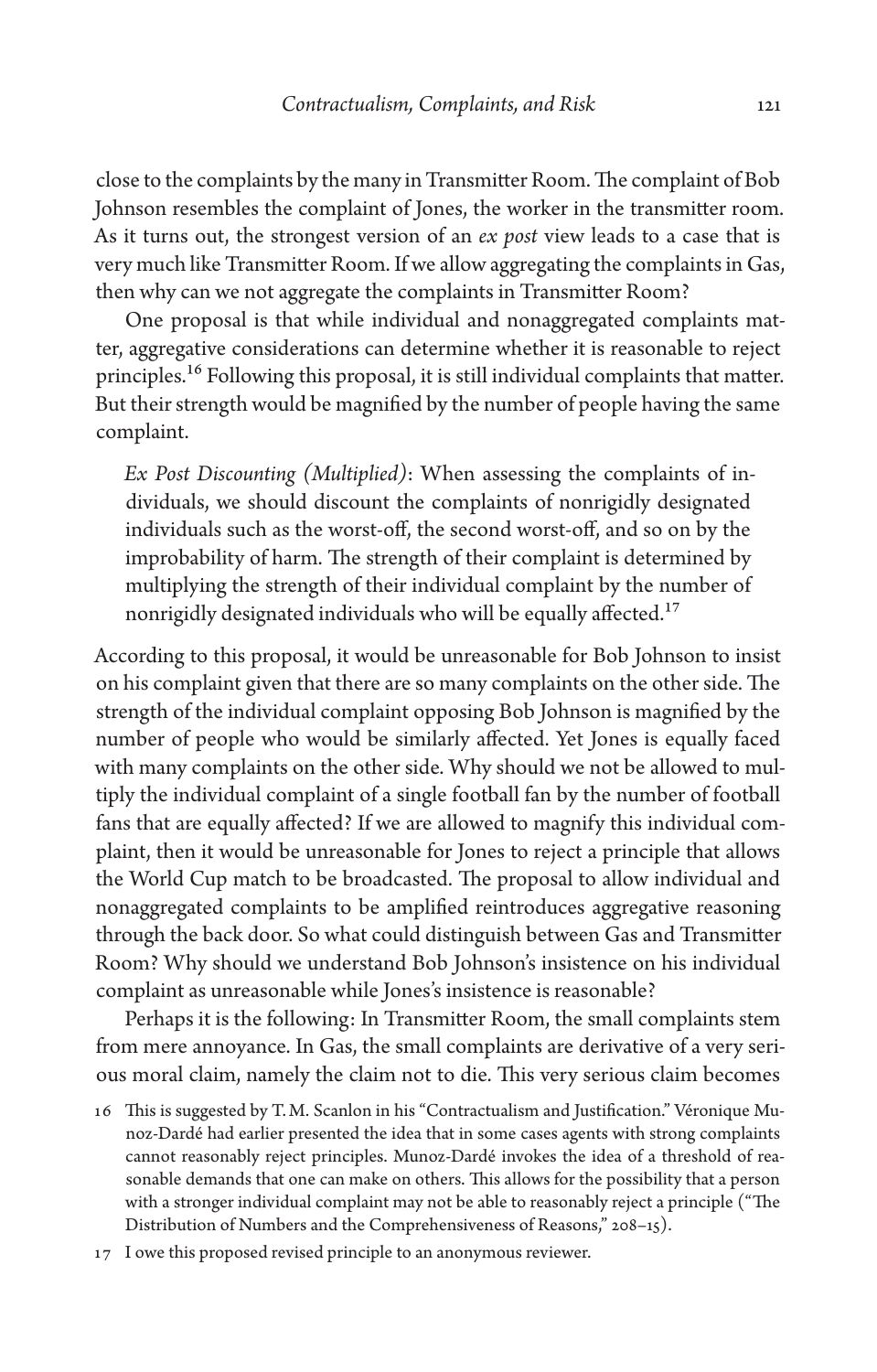less important to each individual taken separately, due to the sharp discounting of their complaints by the likelihood of death occurring. Maybe Bob Johnson's insistence is unreasonable while Jones's is not because in Jones's case the opposing complaints are not complaints of the right kind. The trivial joy of watching football is not relevant to Jones's torture, while the risk of death, even if small, is relevant to Bob Johnson's lost leg. This proposal is coherent with what I wrote earlier about the opposition to aggregation. I wrote that "we should not *aggregate morally trivial complaints* so that they *outweigh serious moral complaints* of single individuals" (emphasis added). Trivial complaints should not outweigh serious complaints regardless of the numbers involved. But this leaves open that complaints of similar magnitude or qualitative significance could outweigh each other depending on the numbers.<sup>18</sup>

In line with the earlier distinction between the complaints of the Californians and the complaints of the World Cup viewers, we could think of complaints as being qualitatively different for different levels of actual or possible harm. Following this idea, heavily discounting a complaint against being killed does not make this complaint morally trivial. The complaint is still qualitatively on a different level than the complaint against mere annoyance. This allows us to distinguish the aggregation in Gas from the aggregation in Transmitter Room.

One problem with the idea that risks of death are qualitatively different from very small certain harms is that the same answer is available to the *ex ante* contractualist. If we stop believing that heavily discounted risks of death are morally trivial, then we could engage in a limited form of aggregation in cases like Wheel too. And then *ex ante* contractualism can account for the same answer. In other words, once we adopt the view that heavily discounted harms are not morally trivial, we lose a key motivation for adopting *ex post* contractualism.

Second, treating risks of death as qualitatively different from small certain harms fails Equal Treatment for Equal Statistical Loss in a central case. It cannot treat identified victims and statistical victims alike, even though equal respect for identified and statistical victims was one of the key motivations for *ex post* contractualism. Suppose that in a one-versus-one confrontation, a complaint against missing fifteen minutes of a World Cup match is as strong as a complaint against a risk of death of one in forty million. If we can save either one person from missing part of the match or one person from this risk of death, we should

18 The idea that complaints can only be aggregated in some circumstances is called limited aggregation. The view is suggested by Scanlon, *What We Owe to Each Other*, 238–41; and also endorsed and defended by Kamm, *Morality, Mortality*, 1:156–61, and *Intricate Ethics*, 31–40; Temkin, *Rethinking the Good*, ch. 3; and Voorhoeve, "How Should We Aggregate Competing Claims?" I set out my own view of limited aggregation in Steuwer, "Aggregation, Balancing, and Respect for the Claims of Individuals."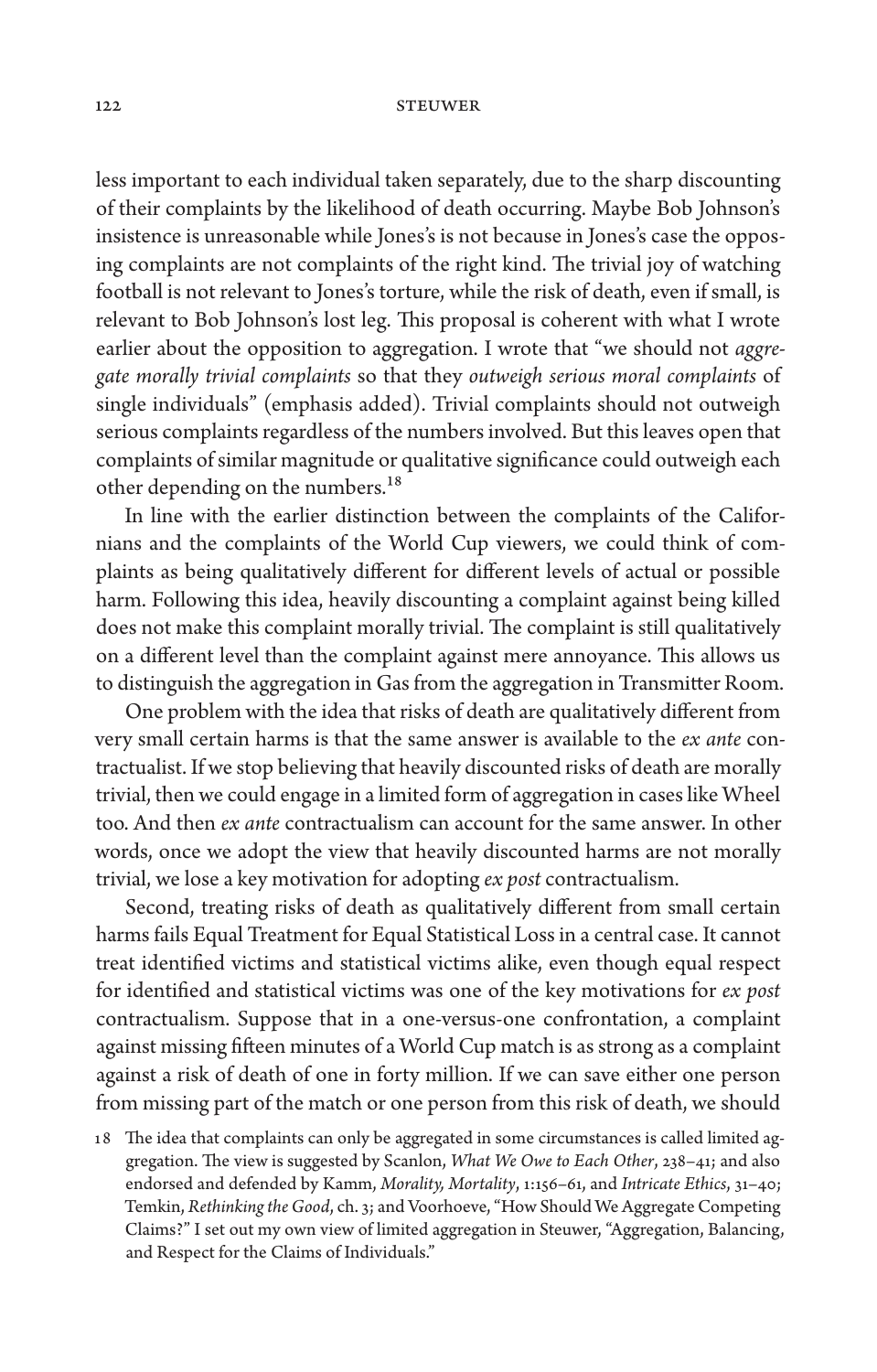be indifferent. If, however, there were two people subjected to this risk of death, we should save them at the expense of the person missing parts of the World Cup match. Now what if there are many people who would be missing fifteen minutes of the World Cup match? It seems that here numbers should matter. Otherwise we would give undue importance to small risks. We should rather spare a million people from missing the World Cup match than to reduce a one in forty million risk of death to a single person. In other words, here we should be allowed to aggregate the complaints against missing parts of the World Cup match. If this is so, then we should be allowed to aggregate both the complaints against the risk of death and the complaints against missing fifteen minutes of the World Cup match. If there are many complaints against small risks, similar to my Gas case, then these might add up to one expected life lost. But since we are also allowed to aggregate the complaints of the World Cup viewers, these complaints might be decisive. However, if we contrast a single identified person with the World Cup viewers, as in Transmitter Room, we are required to save the identified person. Distinguishing between different kinds of harm cannot, therefore, treat cases where a statistical life is lost the same as cases where an identified life is lost.

Third, the idea that heavily discounted complaints against serious harm remain morally significant is also implausible in its own right. One downside of this view is that it has a problem analogous to Kamm's Sore Throat case. In Kamm's original case, we have a choice between saving one life and saving another life *and* saving someone from a sore throat. Kamm wants to say that here we should not decide in favor of saving the second person's life solely on the grounds that we can also save someone from a sore throat.<sup>19</sup> Now imagine that the tiebreaker is not the sore throat but the imposition of a tiny risk of death, for example, by calling an ambulance. Not only is it the case that we would be *permitted* to save the person who does not need the ambulance on the grounds that her rescue does not impose a trivial risk. But also we would be *required* to save her. It would be impermissible *not* to use the trivial risk as the deciding factor. Together with the insufficient motivation for treating equally strong complaints differently, I think this gives us grounds to treat equally strong complaints as either relevant or irrelevant. What we should accept, however, is that complaints can be aggregated when their strength is relevant to the strength of the complaints with which they are competing.

Since the *ex post* contractualist cannot distinguish between the aggregation in Gas and the aggregation in Transmitter Room, she should accept the risk imposition in Gas as permissible. She then cannot accept the principle of Equal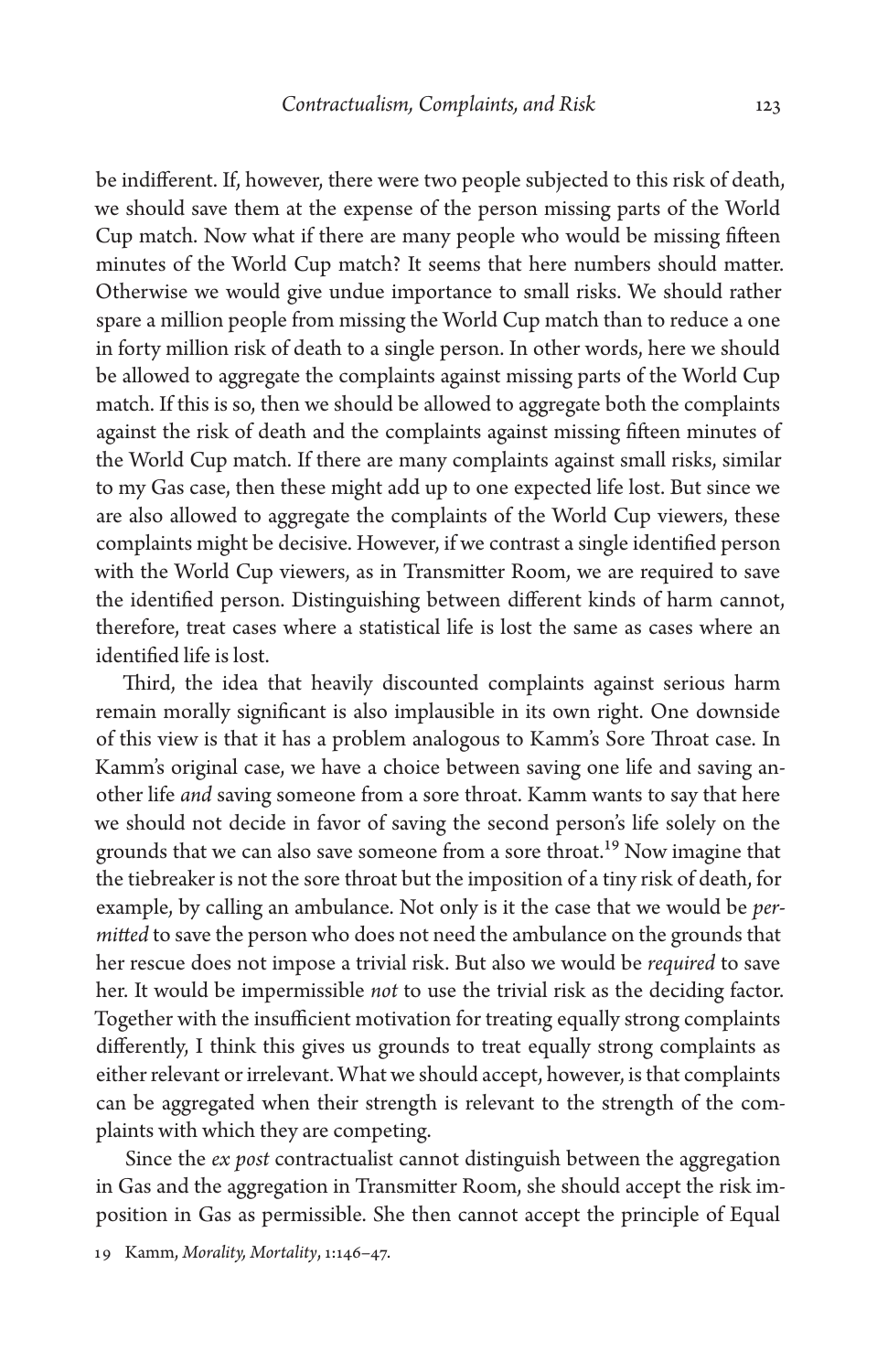Treatment for Equal Statistical Loss. This is bad news for the *ex post* contractualist for two reasons. First, she must reject the plausible claim that harms have the same disvalue regardless of how many other people will also be harmed. The risk that one person will be harmed will receive greater weight than the risk that any additional victim over and above the first victim will be harmed. Second, a version of *ex post* contractualism that accepts the risk imposition in Gas includes a bias against statistical lives, a charge *ex post* contractualists usually raise against their *ex ante* colleagues. In some cases, like Gas, a statistical life will not be saved even though an identified life would have been. This criticism against the *ex ante* view becomes less convincing since the two theories differ only in the degree to which they are biased against statistical lives.

#### 3. WHAT WE OWE ... TO WHOM?

My discussion of the sequence has revealed two things. First, it has shown that two plausible principles that an *ex post* view would want to fulfill cannot be jointly fulfilled. Second, it has given us a better way of understanding *ex ante* and *ex post* views. We can understand these views as answering the question of whose complaints we should be concerned with as contractualists. Should we appeal to the complaints of identifiable individuals (epistemic *ex ante*)? Should we appeal to the complaints of rigidly designated individuals (objective *ex ante*)? Should we appeal to the complaints of nonrigidly designated individuals (*ex post*)? In what follows I will argue in favor of objective *ex ante*. The concern with the complaints of rigidly designated individuals expresses the best model of acting in ways that are justifiable to each separate person. As I explained earlier, such a concern with rigidly designated individuals means that we should draw a distinction between cases involving epistemic risk and cases involving objective risk. In a second step, I argue that this is a virtue of objective *ex ante* contractualism since it illuminates the distinction between luckless and doomed victims.

## *3.1. Justifiability to Each Separate Person*

The core idea of contractualism is that actions must be justifiable to each. Moreover, in order to respect the separateness of persons, our actions must be *justifiable* to each as a *separate* person. This guiding idea, I argue, supports the view that our justification should address rigidly designated individuals rather than identifiable individuals or nonrigidly designated individuals. In other words, the basic idea of contractualism supports objective *ex ante* contractualism.

Consider the difference between the following three statements made by the US president after deciding on which option to take. The three statements mirror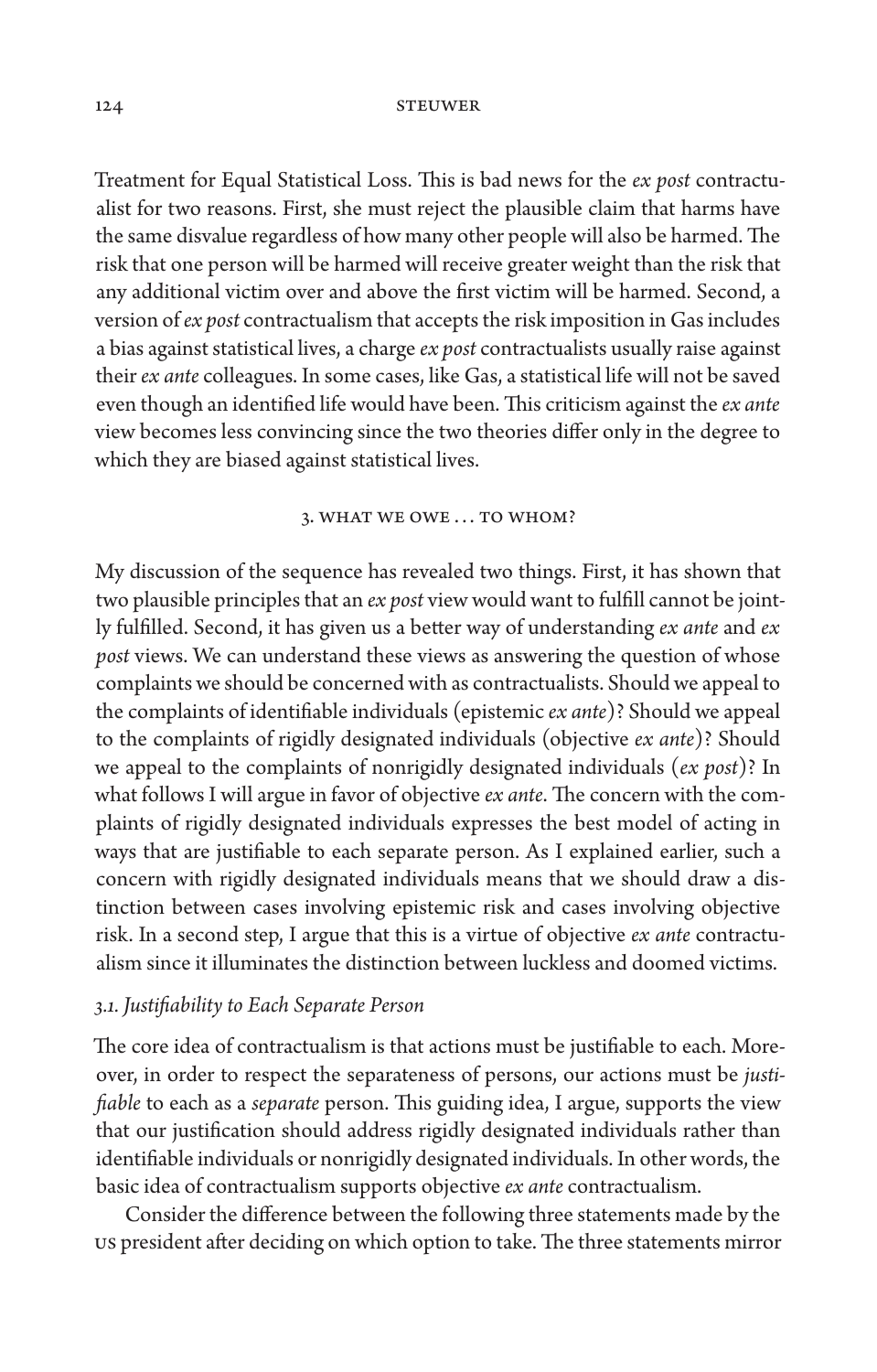the three options for who the ideal addressee of justification is. In each scenario, the president addresses a victim and tries to justify the imposition of the burden on her.

- 1. To Charlotte Williams, born on the first of June 1975, resident of Santa Barbara, who is going to die from this measure, I can only say that I am deeply sorry but your complaint against the measure was outweighed by other complaints. Even though it is hard to accept, I am convinced the measure is justifiable to you too.
- 2. To the Californian with the genetic predisposition, whoever he or she *may be*, I hope that you hear me. I can only say that I am deeply sorry but your complaint against the measure was outweighed by other complaints. Even though it is hard to accept, I am convinced the measure is justifiable to you too.
- 3. To the Californian who is going to die from the measure, whoever he or she *turns out to be*, I can only say that I am deeply sorry but your complaint against the measure was outweighed by other complaints. Even though it is hard to accept, I am convinced the measure is justifiable to you too.

Should we believe that there is an important moral difference between justification 1 and justification 2? Epistemic *ex ante* contractualists like Johann Frick believe that there ought to be. Frick, for example, holds that our ability to identify a given individual with a complaint makes a difference. Should it be impossible or overly burdensome to identify which person is going to die from the proposed policy, then we ought to treat this as a case of many discounted complaints against killing.<sup>20</sup> I disagree. Frick's argument relies on an idea about what we can justify to each person. But this, I think, misrepresents the core idea of contractualism. Contractualism is about *justifiability* rather than *actual justification*. Justifiability is already an idealized concept. It requires us to take into account all effects of actions on everyone concerned and to take into account all complaints everyone may have. It also requires us to take into account complaints that no one in fact has or will raise. The ideal of justifiability is one of acting in accordance with principles that would sustain a hypothetical and ideal form of justification. Since we have already idealized, it is difficult to see why we should not idealize epistemic limitations as well.

Therefore, I believe that we should think of 1 and 2 as equally good justifications. In both cases, the president is justifying her behavior to the victim. Both speeches are meant for one person alone, and address and justify the action to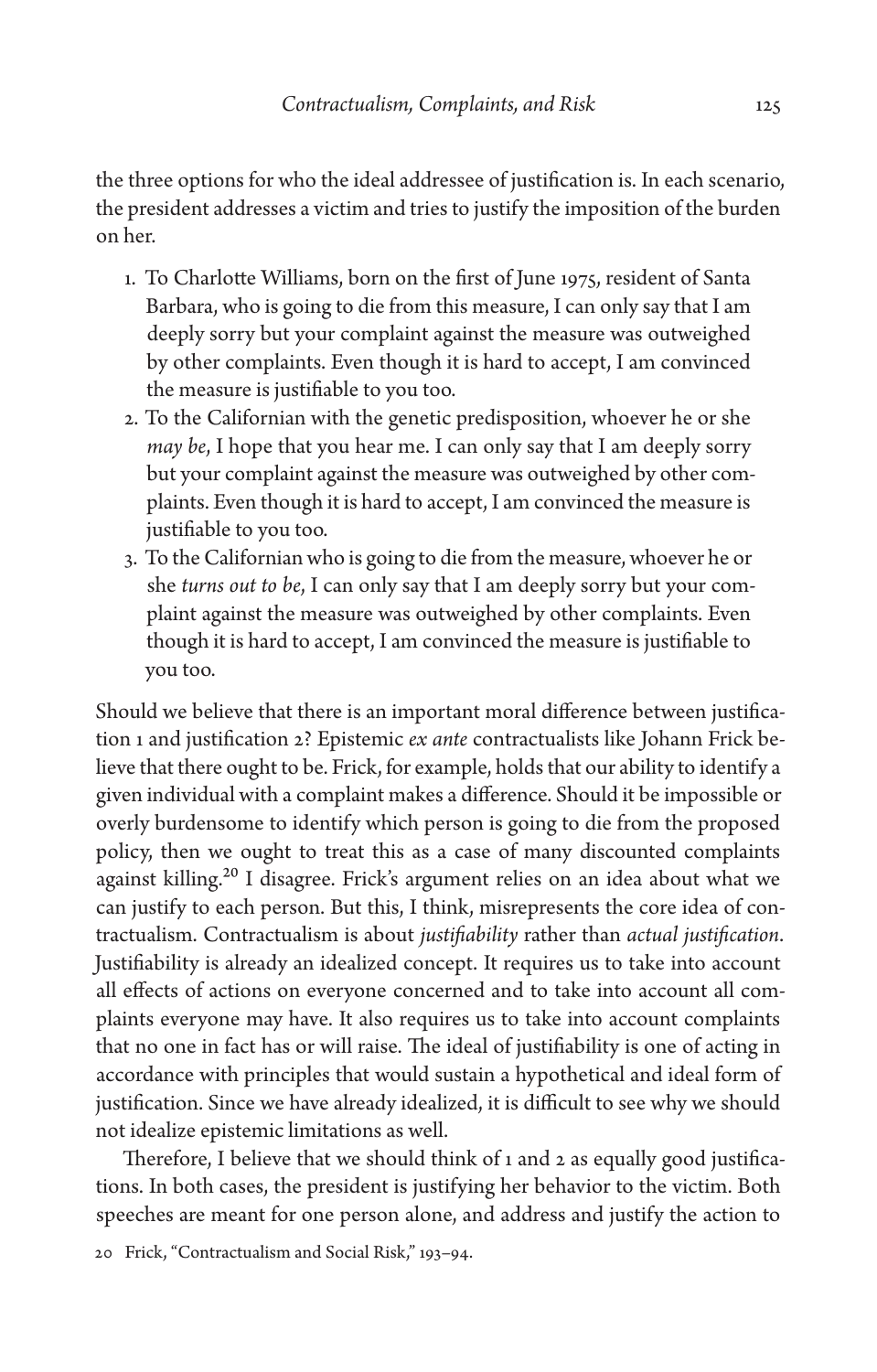one person alone. The only difference is that speech 1 includes more detail that allows us to identify the individual. While identifiability is important for Frick, he does not discuss what is required to identify an individual. Taking a cue from Casper Hare, we can think of "identifying" an individual by knowing more personal information about that particular person.<sup>21</sup> We might then have identified a victim without knowing their name as long as we know enough distinctive personal information. But whether the president is able to include more detail in the description, such as name, birth date, place of residence, or other identifying information, is morally irrelevant. We are not interested in token individuals because of names or other personal information such as appearance, tastes, or talents that allow us to identify them. This information is morally superfluous. We are interested in token individuals because of their particular situation and predicament. The description "the Californian with the genetic predisposition" conveys everything that is morally important. Objective *ex ante* contractualism bases its complaints only on morally relevant information about a person's situation. This ensures that we do not confuse justifiability, which is at the heart of contractualism, with actual justification.

Even more so, at times additional information that allows us to identify individuals can even distort our moral reasoning. Imagine a doctor who has to decide on which treatment to administer to two unconscious patients, Deborah and Eric.<sup>22</sup> Out of expediency, the doctor has to administer the same treatment for both, even though they have two different diseases, *x* and *y*. On the one hand, the doctor can think of the prospects that Deborah and Eric have. Without any further information, the doctor would assign a fifty-fifty probability that Deborah has either of the two diseases. (And the same for Eric.) The trade-off between the two diseases will then be regarded as an intrapersonal trade-off where Deborah's and Eric's interests are the same. On the other hand, the doctor could think of the interests of "the patient with disease *x*" and "the patient with disease *y*." In this way, she would regard the trade-off as interpersonal. This way of regarding the case is superior. The doctor knows that she is dealing with an interpersonal trade-off; she knows that the interests of her two patients are not aligned. Doing one act will harm one and benefit the other. The doctor should not deceive herself into thinking that this is a choice without a conflict of interests.

Rather than between 1 and 2, we ought to hold that there is an important difference between the justifications in 2 and 3. While the contrast between 1 and 2 has shown the importance of justifiability as opposed to actual justification, the

- 21 Hare, "Should We Wish Well to All?" 467–71.
- 22 The case is a variation of one by Anna Mahtani ("The *Ex Ante* Pareto Principle," 310–11.) Mahtani credits Caspar Hare as her inspiration.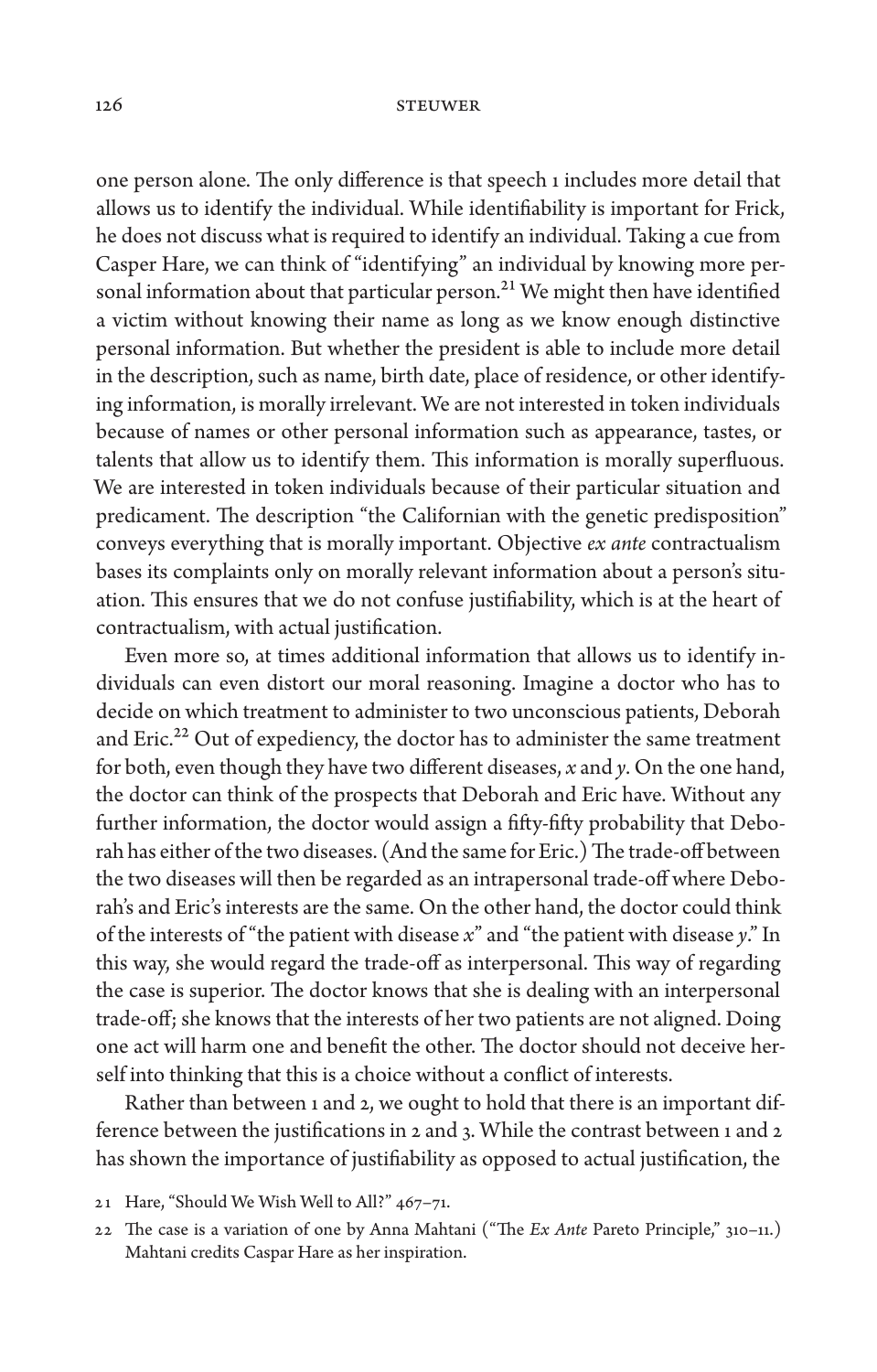contrast between 2 and 3 shows how important it is that justifications have to be addressed to separate persons. In statement  $2$  (and  $1$ ), the president addresses and talks to one person alone, while in 3 the president does not address any specific person. At the time of the president's address, the words are not addressed to one individual alone. The first two speeches constitute a private channel of communication between the president and the victim. The communication and the justification are one to one. If what the president says is correct, then she would have succeeded in justifying her action to this person.

In the third speech, however, the words cannot address only one person. The justification cannot be private or one to one in the same sense. At best, the president will have addressed a person once the policy is applied, but this does not make it the case that the president did address this person prior to the action or when acting.<sup>23</sup> It is thus difficult to see how the justification in 3 conforms to the contractualist ideal of justifying one's action to each. Justification is owed to each separate person. But the discourse in 3 does not address persons separately. The appeal of a justification like 3 stems from the way we assimilate this thought with justifications given along the lines of my proposed speech 2. In these cases, the "someone" refers to a given individual. But this is not the case in 3. In 3, the justification addresses a compound of different individuals across different possible worlds.<sup>24</sup>

We can see this even more clearly when we consider cases where the complaint of the Californian who is going to die outweighs the complaint of a rigidly designated individual, such as Bob Johnson. Bob Johnson could rightly ask who the person is that can reasonably reject the proposal that would get him off the

- 23 The formulation here implies a rejection of the view that future contingents already have truth values. But my argument is not restricted to this metaphysical view. Some philosophers believe that future contingents already have truth values and that this view is compatible with indeterminism (see Belnap and Green, "Indeterminism and the Thin Red Line"; or Lewis, *On the Plurality of Worlds*, 206–9). If this is true, then it is the case that the president's justification does actually address one individual even though the identity depends on the objectively risky event. However, this only holds *if* the president *actually* acts this way. Should the president decide not to act this way, we have to assess a counterfactual rather than a future contingent. Under most standard views of counterfactuals, these counterfactuals will be open counterfactuals without a truth value (see Hare, "Obligations to Merely Statistical People," 380–82). This means that the model of justifiability used in 3 and whether it addresses a person will depend on what the decision maker ends up doing. But this puts the cart before the horse. An action should not be more or less justifiable based on what the agent actually does. The fact that alternative actions will be open counterfactuals also means that the model of justification used in 3 cannot be applied to help decide between different alternatives, since all but one of the alternatives include an open counterfactual.
- 24 See also Frick, "Contractualism and Social Risk," 196.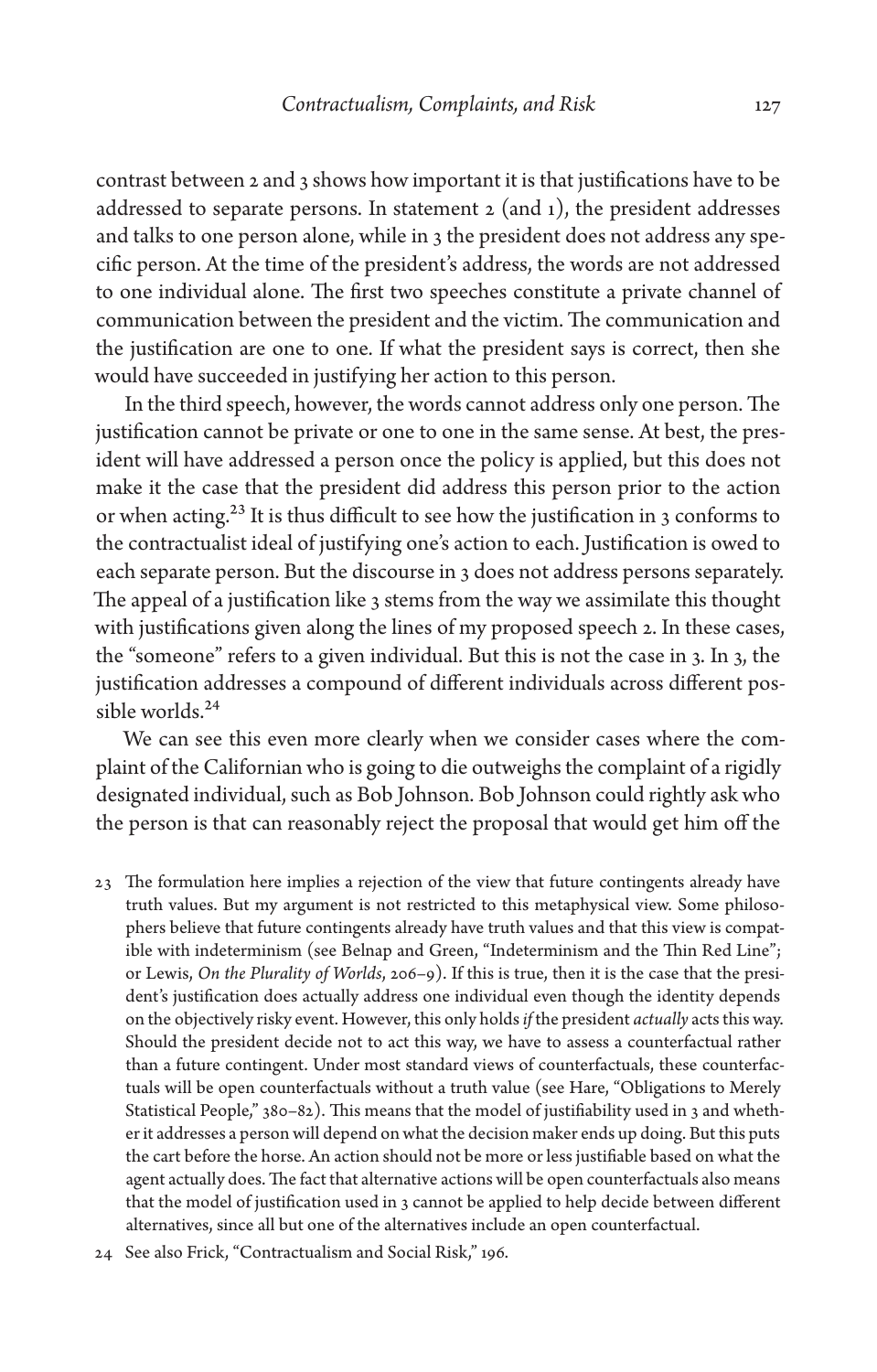hook. It cannot be that we determine the identity of said person only after the fact. Even more so, *ex post* contractualism makes it impossible for us to know or determine who that person would be. It would be morally impermissible to perform the only actions that could determine the identity of this person. It will never be determined who the person was for whose sake we sacrificed Bob Johnson's leg.

Indeed, there is a compelling justification for imposing risks in cases like Wheel, even though we know one person will be harmed. Note that the victim in cases like Wheel would not have been permitted to save herself over Bob Johnson. She was facing only a small risk of death, a risk small enough that she would have been required to bear this risk. We can give the following powerful reason to the victim: you were not allowed to save yourself even accounting for your partiality toward yourself. So, you cannot complain to a third party that was not allowed to be partial toward you that she did not save you.<sup>25</sup>

The fact that speech 3—and thereby the model of justifiability that *ex post* contractualism employs—fails to address a particular person can also be seen clearly in a different context. By carrying the logic of speech 3 forward, *ex post* contractualism makes the permissibility of risk impositions dependent on mere population size. For this, see the following case:

*Water (County Level)*: There is a toxic pollutant in the groundwater all over California. The pollutant will lead to every Californian losing the small finger of the right hand if nothing is done. Scientists have developed a chemical that will neutralize the pollutant. However, the chemical is still in development and thus is risky. The scientists have reduced the risk of death considerably to only one in forty million. The risks are objective and probabilistically independent for each Californian. While the pollutant affects the groundwater of all of California, the water systems are separate for each county. Each local authority has to make the decision.

Let us take as an example Santa Barbara County, which has only about 450,000 residents in contrast to the forty million residents of California as a whole. The objective risk for each individual to die is still one in forty million. But while the likelihood of at least one person dying is significant across California, the likelihood of at least one person dying in Santa Barbara County is lower. The probability is only slightly over 1 percent. Perhaps discounting the harm of death by 99 percent makes the harm less grave than the loss of the finger. (If you do not believe the harm is discounted enough, just reduce the population size further.)

25 See also Voorhoeve, "How Should We Aggregate Competing Claims?" 74.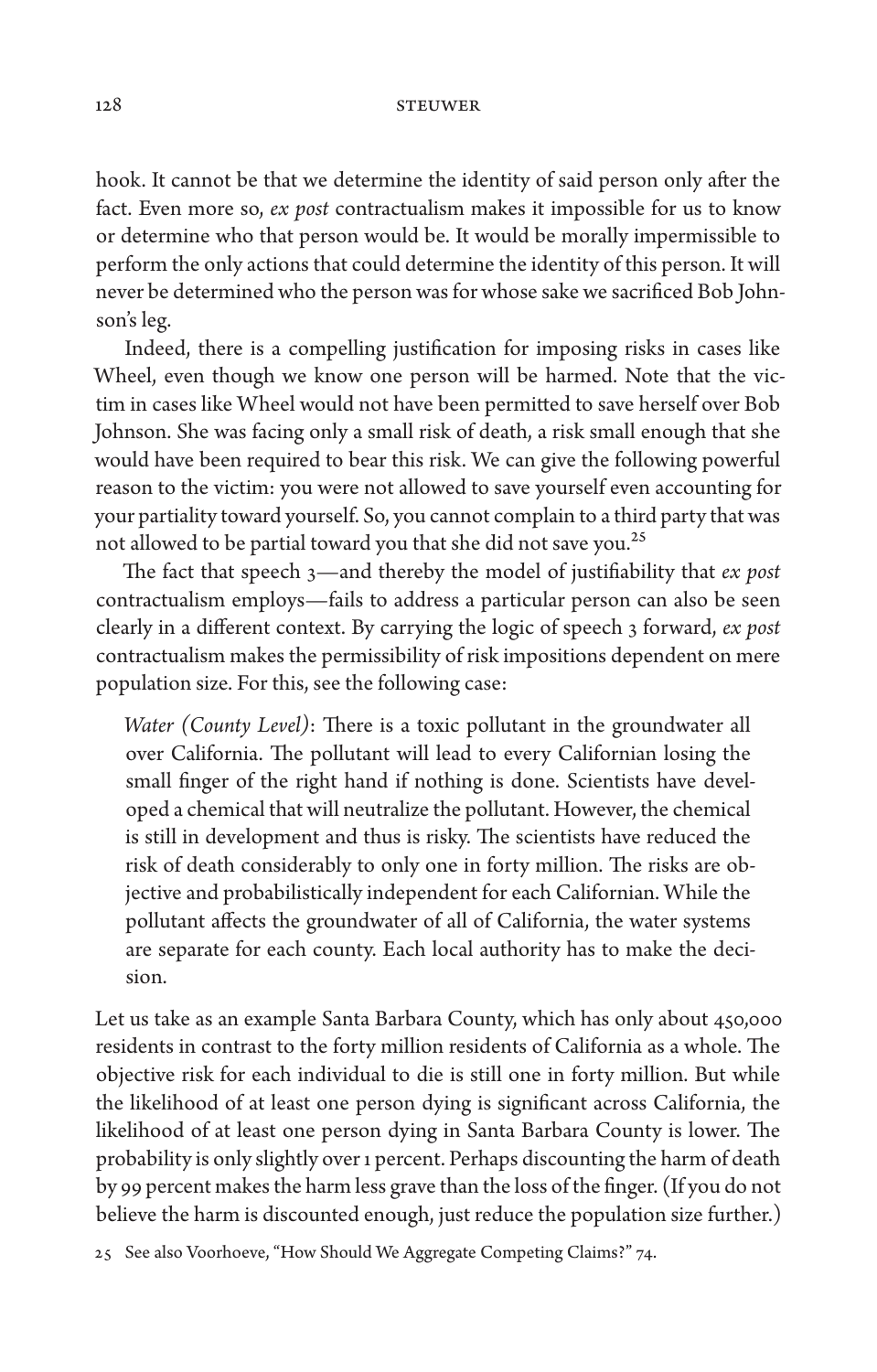If this is the case, then *ex post* contractualism allows releasing the chemical for Santa Barbara County. If all the other counties are of a similar or smaller size than Santa Barbara, the risk imposition would be permissible in those counties  $\text{too.}^{26}$ 

This leads to an absurd conclusion. *Ex post* contractualism needs to hold the following. If the government of California were to decide, releasing the chemical would be impermissible in the contractualist sense; it would not be justifiable to each. If each local government were to decide, releasing the chemical would be permissible in each case. It would be justifiable to each. Even though every single person is affected in the very same manner, the policy would turn out to be unjustifiable to one of them if the decision were taken at a different level. *Ex post* contractualism somehow generates a person with a complaint from a group of persons without a complaint. The absurdity is even clearer if we accept that unjustifiable risk impositions wrong an individual.<sup>27</sup> While none of the county governments would be wronging an individual if they released the chemical, the government of California would be wronging an individual. But who would be wronged? This example reveals that *ex post* contractualism fails to give us a model of acting in ways that are justifiable to *separate* persons.

## *3.2. The Luckless and the Doomed*

Objective *ex ante* contractualism draws a distinction between cases like Dust in which the risk imposition is epistemic and cases like Wheel in which the risk imposition is objective. This is because in cases of epistemic risk, like Dust, we can identify a rigidly designated individual who is certain to be harmed while in cases of objective risk, like Wheel, we cannot. This distinction may seem suspect, and none of the other authors writing on contractualism has considered it relevant.<sup>28</sup> However, I believe that distinguishing between epistemically risky cases and objectively risky cases is far from being a defect of the view. To the contrary, it is a virtue of it. The reason is that this distinction tracks another distinction about the moral relevance of luckless and doomed victims. In epistemically risky cases like Dust, there is going to be one doomed victim, and in objectively risky cases like Wheel, there is going to be one luckless victim. While the effect on

- 26 Some counties of California are comparatively large, for example, Los Angeles County with over 10 million people. We can imagine that in those counties more local authorities have to make the decision.
- 27 See, e.g., Oberdiek, *Imposing Risk*, 126–53. Frances Kamm has argued for the more radical claim that Scanlon's account for wrongness should generally be understood as an account of wronging (*Intricate Ethics*, 461–68).
- 28 Indeed, Frick argues against its relevance in "Contractualism and Social Risk," 197–201.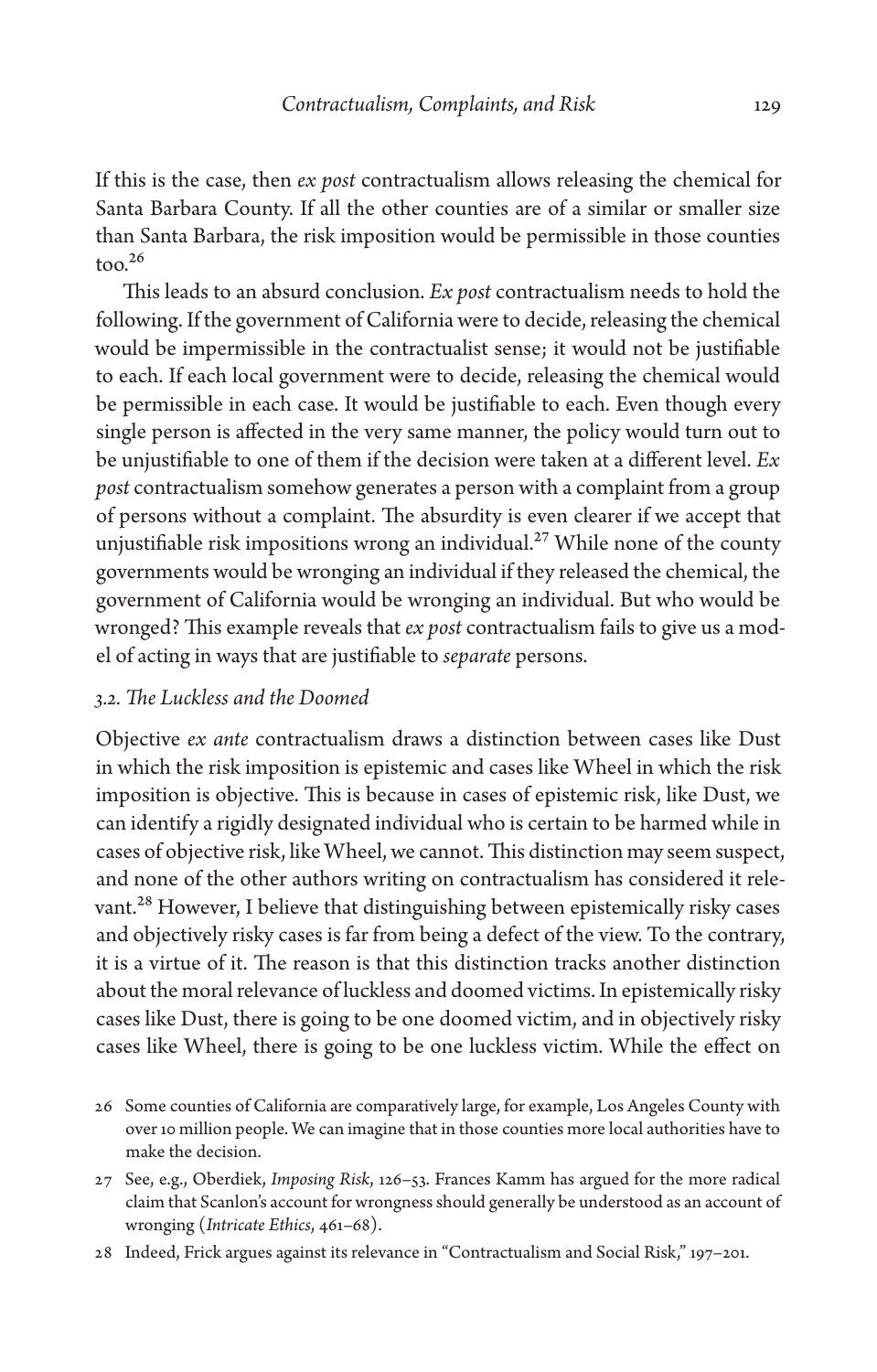both is the same, we can see that there is a significant difference between having doomed a person who ends up dying and having given that person a very favorable chance of survival.

John Broome in his discussion of fairness makes the following remark about persons who lose out in the allocation of a scarce good.<sup>29</sup> Whoever loses out has grounds for complaint. But the person would have an even bigger ground for complaint if it were never even in the cards for her to have received the good. We cannot justify our allocation to this person by saying that we gave her a fair shot at receiving the good. Losing out for this person is not tough luck but, worse, an inevitable feature of our decision. The fact that she might have won, that it was once in the cards for her to win, mitigates her complaint against missing out. In short, after the allocation, a luckless loser has a less strong complaint than someone who was doomed to lose. The lottery example shows how the kind of risk that is at play in allocating the good matters for the complaints that individuals can raise. In a lottery that employs epistemic risks, it was never in the cards for anyone other than the winner to win. In an objectively risky lottery, this is not the case. Every person stood a chance of getting the good. The lottery is fair because it is the luck of the draw that decides who gets it.<sup>30</sup> Objectively risky lotteries are such that we can say to the person that she could have received the good. We designed the lottery such that it could have easily gone the other way and she might have won.<sup>31</sup>

These points about fairness in allocating goods are not limited to the allocation of benefits. They should also apply to the allocation of burdens or harms. Common examples to illustrate lottery fairness include such cases. The draft lottery to select soldiers for the Vietnam War is a paradigm example. The cases I have discussed are similar. In all cases, harms are avoidable only at the expense of a moral catastrophe. We have to decide about the allocation of harm. This means that we can say to those who are luckless that they could have avoided the harm, whereas those who would have been doomed would not have had any

- 29 Broome, "Fairness," 98.
- 30 This idea is even invoked by critics who account for lottery fairness in a different manner. George Sher and Michael Otsuka give accounts of lottery fairness of merely epistemic lotteries since both doubt that lotteries with objective risks exist. Sher mentions the "luck of the draw" interpretation as the most obvious rationale for lottery fairness, but adds that it is incomplete because it cannot account for the fairness of lotteries that do not employ objective risks. Otsuka argues that objectively risky lotteries would be fairer than epistemically risky lotteries, if it were possible to run them. Sher, "What Makes a Lottery Fair?" 203–4; Otsuka, "Determinism and the Value and Fairness of Equal Chances."
- 31 I owe this point to Kai Spiekermann. He explores this idea in connection to lottery fairness and social risk in "Good Reasons for Losers."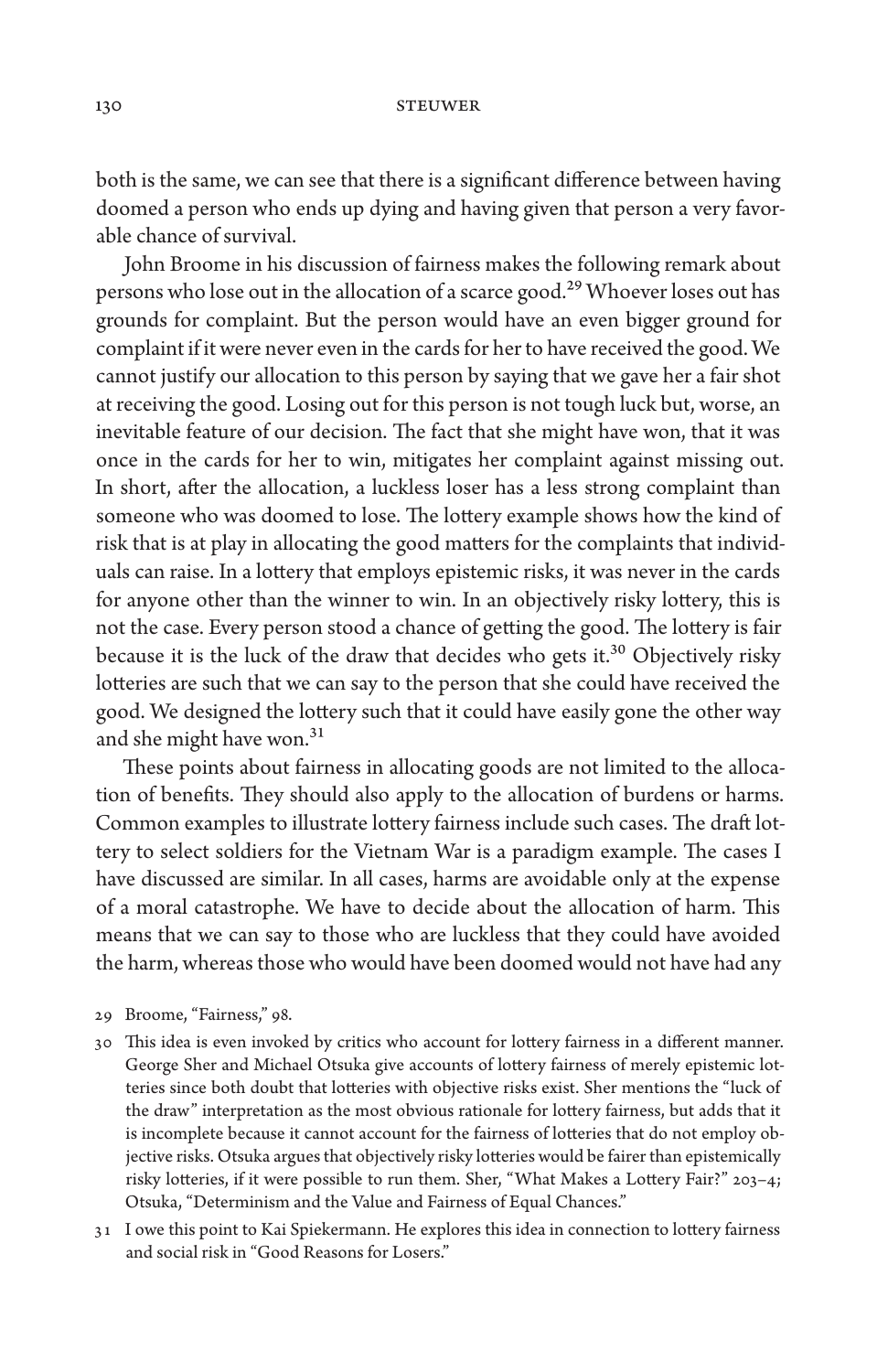such chance. It is a virtue of objective *ex ante* contractualism that it can distinguish in this manner between luckless and doomed victims.

While the previous considerations on fairness illustrate the importance of the distinction between the luckless and the doomed in giving reasons after the risk materializes, there are also reasons to care about the distinction before the action. Consider the following case narrated by Anatol Rapoport.<sup>32</sup> In the Second World War, an allied air base in the South Pacific faced the problem that most of their planes did not survive their allocated missions. The chance of survival was only one in four. An alternative but rejected policy would have increased the chances of survival. Only half of the planes would fly missions with increased bomb load. The increased load would mean that less fuel would be available, and the pilots could not return to safety and would crash. Instead of giving everyone a chance of one in four, the policy would fate half the pilots to certain death. The repulsion against and failure to adopt the policy is best explained by an objection against dooming individuals to death.<sup>33</sup>

However, the difference between doomed and luckless victims goes beyond cases where the victims know their fate. Assume a small variation of this case where, in order to ensure compliance with the order to fly, after the selection by lot all pilots board a plane. Neither commanders nor pilots know which planes are loaded and which carry empty loads. Pilots who fly an empty plane have orders to return to a different base when they realize their plane is empty at the first target. At the decision to order the pilots to fly, every pilot faces an epistemic risk of death of 50 percent. This variation is no less objectionable than the initial plan. By distinguishing between doomed and luckless victims, objective *ex ante* contractualism can account for this. The doomed pilots are certain to die whereas under the ordinary protocol all pilots face a three-quarters objective risk of death. By contrast, epistemic *ex ante* contractualism may justify the order to fly given that it reduces the epistemic risk each pilot faces. *Ex post* contractualism in turn would justify the order to fly given that it reduces the number of expected lives lost. Only objective *ex ante* contractualism can account for the answer that is both the actual decision at the base and the intuitively correct one.

One might object to my analysis of the case of the pilots. Assuming that the selection by lot were random, every pilot would have faced a 50 percent objective risk of death under the alternative policy as opposed to a 75 percent objective risk of death under the standard policy. However, it is not accurate to draw

- 32 Rapoport, *Strategy and Conscience*, 88–90. Rapoport presents this case as a real-life case but could not vouch for its authenticity.
- 33 Jonathan Glover reports that the horror of certain death motivates the refusal to accept the policy of one-way missions in Rapoport's example (*Causing Death and Saving Lives*, 212–13).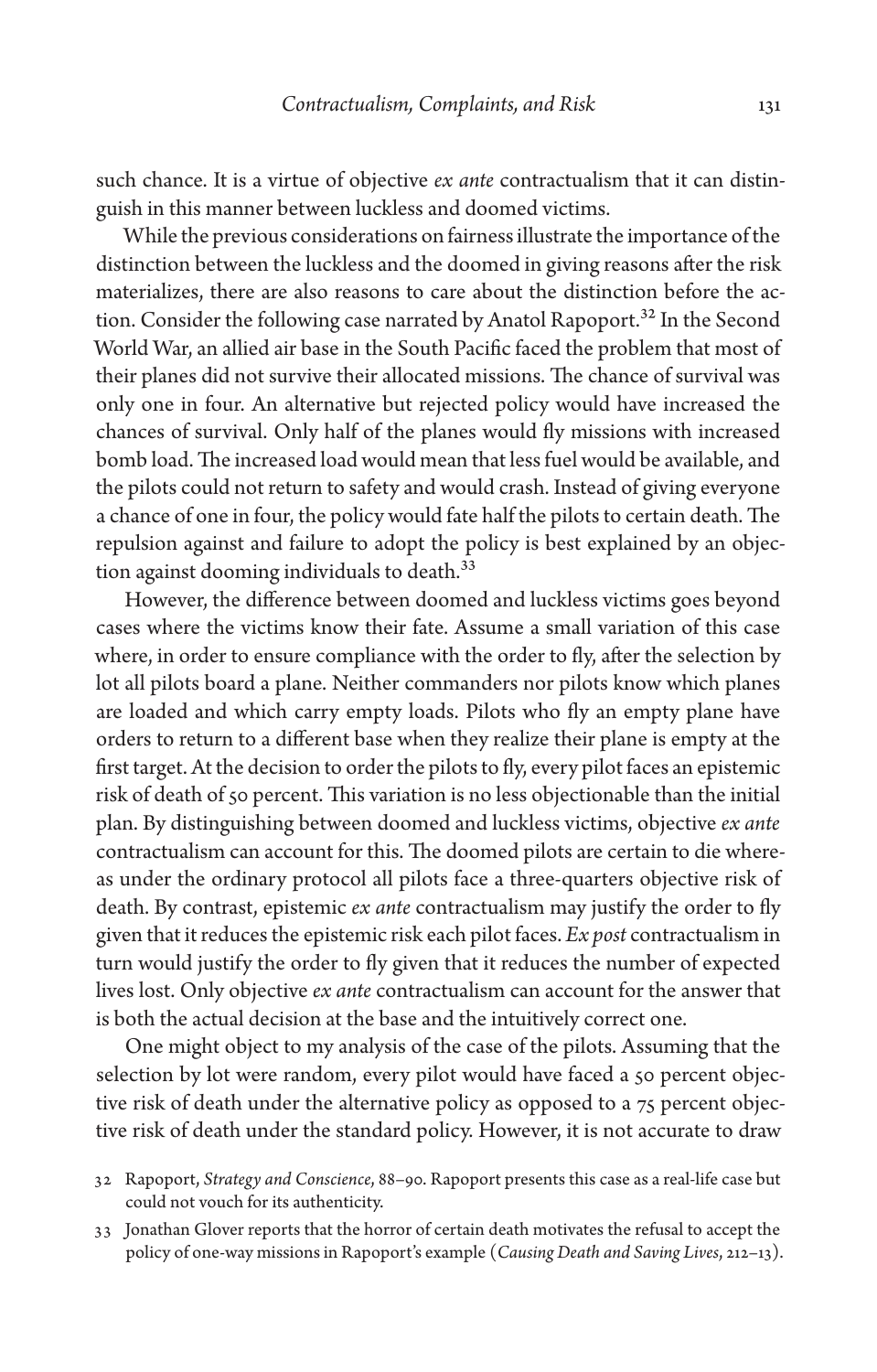the conclusion that objective *ex ante* contractualism would therefore endorse the alternative policy. The problem here is similar to the problem of medical experimentation discussed by Frick. In the example of medical experimentation, there is an *ex ante* selection of persons to be experimented on. At the stage of selection, the policy of experimenting is beneficial to all, but after the selection is made, severe hardship is imposed on some. Objective *ex ante* contractualism can avail itself of the same reply as epistemic *ex ante* contractualism and adopt what Frick calls the Decomposition Test.<sup>34</sup> The Decomposition Test imposes a requirement to always act, in each action, in ways that are justifiable to each. The policy of selecting people at random first and then imposing severe hardships on them does not meet this test. This holds for the case of medical experimentation as well as for the case of the pilots. When sending out the pilots, some pilots are doomed to certain death. Objective *ex ante* contractualism prohibits this.<sup>35</sup>

Our objection to dooming the pilots to certain death is linked with our intuitions about risk concentration and risk dispersal. Take, for example, our reaction to a now debunked story about the Coventry Blitz, the horrendous bombing raid of Nazi aircrafts on the city of Coventry. According to the story, Churchill knew about the impending devastating attack on Coventry and could have averted it. To avoid revealing military intelligence, Churchill sacrificed Coventry for the sake of the overall war effort and reduction of the overall death toll. When the story was published, it was perceived as a grave accusation and moral flaw for Churchill to have acted this way.<sup>36</sup> Distinguishing between doomed victims in Coventry and unlucky victims elsewhere in the United Kingdom can explain why. Rapoport's pilot case and the Coventry Blitz reveal that our intuitions about concentrating and dispersing risks are sensitive to what kind of risk we are talking about. The plan to fly one-way missions disperses and reduces epistemic risks, but this does not make the plan very appealing given that objective risks are concentrated. There is little point in dispersing epistemic risks if we know

- 34 Frick, "Contractualism and Social Risk," 201–12.
- 35 Nir Eyal has suggested that what is problematic about Rapoport's case is not that the pilots are doomed, but rather that they are doomed by their commanders. The commanders, as opposed to enemy fire, would be killing the pilots by adopting the policy. See Eyal, "Concentrated Risk, the Coventry Blitz, Chamberlain's Cancer," 105–7. However, I believe that this part of the story is not central. My reaction would not change if some of the planes had insufficient fuel due to sabotage and the commanders had the choice of aborting the mission and calling the planes back. (Imagine that bombs are loaded automatically according to overall weight.) The commanders would still doom some pilots to certain death, even if the pilots would not be killed by the commanders.
- 36 See Eyal, "Concentrated Risk, the Coventry Blitz, Chamberlain's Cancer," 94–95. Eyal seeks to vindicate Churchill's imagined reasoning.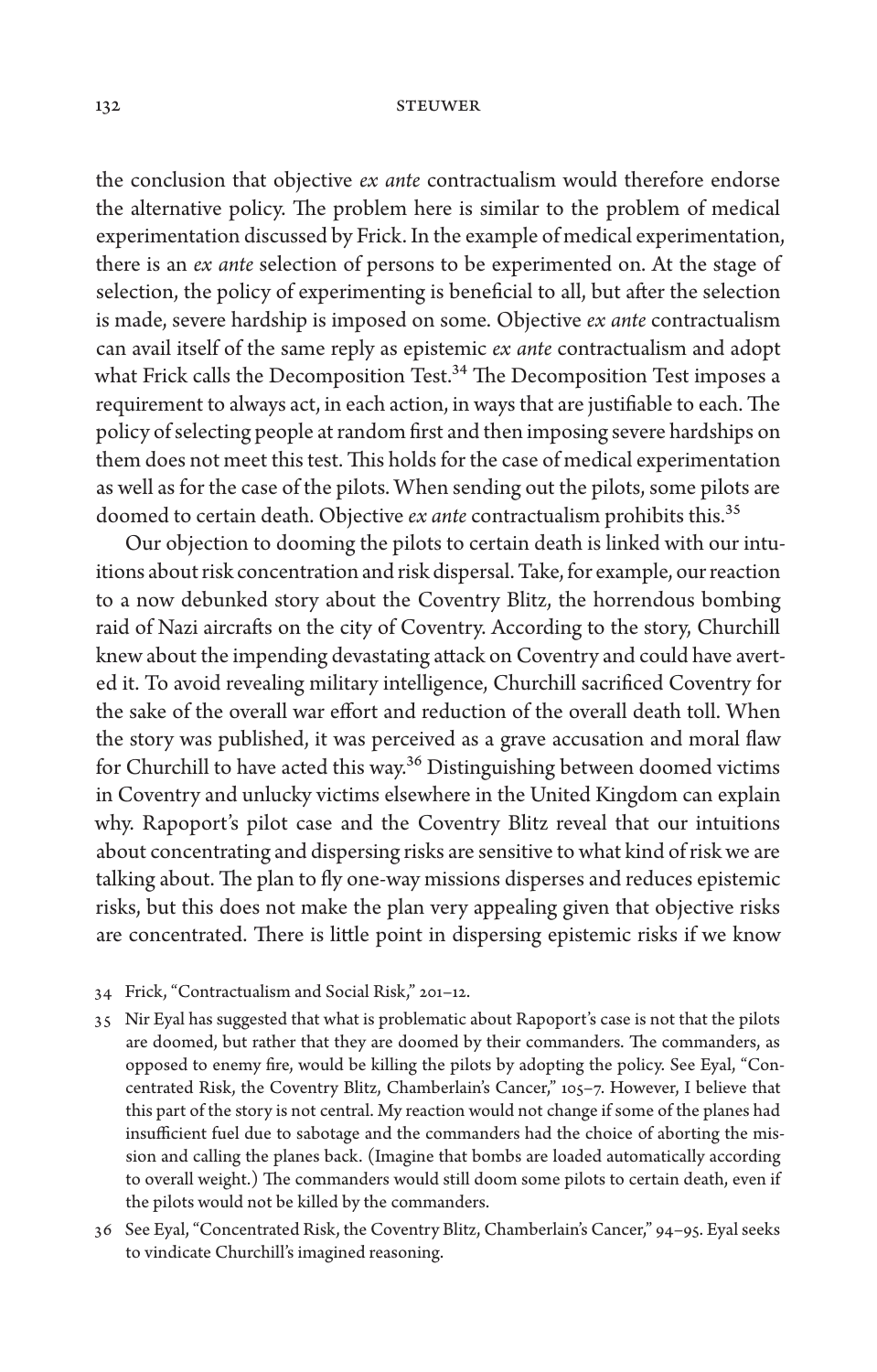that it is already carved in stone who will die. However, dispersing objective risks is a genuine sense in which burdens are shared and additional burdens are spread more widely.

Thus far I have argued that part of the reason why the distinction between objective and epistemic risks is meaningful is because it can explain the moral difference between luckless and doomed victims. This allows me to respond to one concern about my view. Imagine a vaccine that we know carries a certain small risk of serious harm. Whether the foreseen harms of mass vaccination are a reason against the mass vaccination will depend, on my view, on the specific mechanism by which the risk manifests itself. If the mechanism is a random mutation, then it is a small objective risk, whereas if the mechanism relies on genetic predispositions, then it is a small epistemic risk but a large objective risk. Why should this mechanism matter? In response: the mechanism matters because in the case of the random mutation, the harmed victim is luckless, whereas in the case of the genetic predisposition, we would doom the victim to be harmed. As I have argued, there is an important moral difference between being luckless and being doomed, and this moral difference makes the otherwise uninteresting-seeming difference in the biological mechanism of the vaccine relevant. While we often do not know with certainty what mechanism applies, we often have information about whether our applied case is more like the case of random mutations or more like the case of genetic predispositions. This, I believe, rightly influences how we ought to act in the case.

The distinction between objective and epistemic risks is also important for another reason. It can illuminate the importance of hypothetical consent. An important and familiar reason for rejecting *ex post* contractualism is that it makes actions impermissible even if these actions would receive the hypothetical consent of all affected parties. For each individual, it is sometimes rational to take small risks of death for moderate gains. For example, it would be rational to take a vaccine against a disease that is not life threatening even if there is a risk of a lethal allergic reaction. If such risks are imposed on a large scale, then we can be virtually certain that some person will die from the risk. Not only are these risk impositions intuitively permissible, but we can give a strong argument in favor of them. Frick has called this the Argument from the Single Person Case.<sup>37</sup> If the risk imposition were to affect only a single person, it would be permissible. In such a case, it seems reasonable that we should do what is in that person's rational self-interest. Now in a second step, we learn that there is a second person in

<sup>37</sup> Frick, "Uncertainty and Justifiability to Each Person," 133–34; and Frick, "Contractualism and Social Risk," 186–88. Similar arguments are made by Tom Dougherty ("Aggregation, Beneficence, and Chance," 8-11) and Caspar Hare ("Should We Wish Well to All?" 455-67).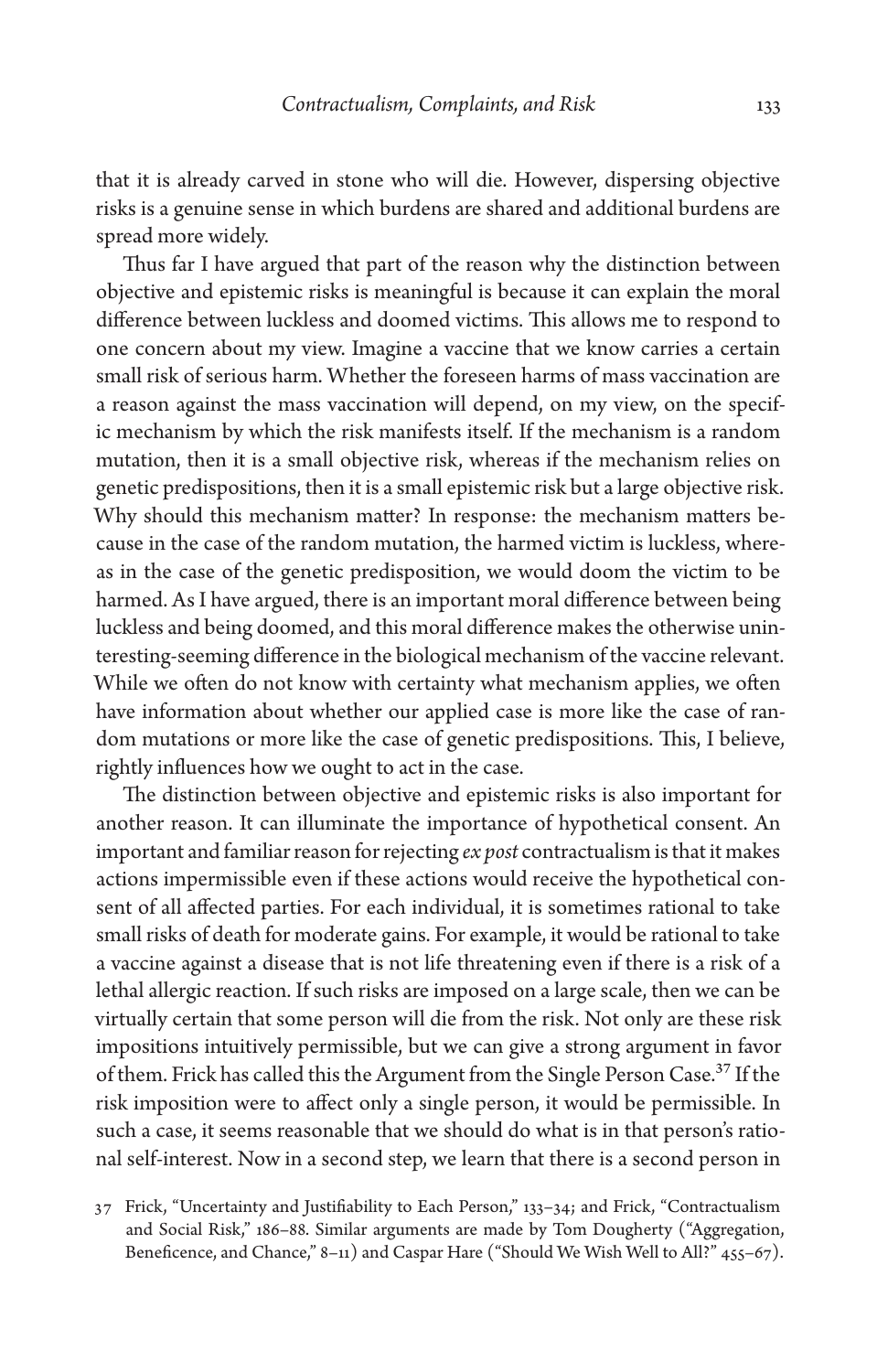an identical position as the original person. The risky treatment is available at no additional cost for that person too. The case is still relevantly similar to deciding for one person. It does not involve any competing claims. We can add more and more people. Individually, we would always favor giving them the treatment. Yet *ex post* contractualism needs to hold that for a sufficiently large group the risk imposition becomes impermissible.

Is there anything the *ex post* contractualist could say to reject the Argument from the Single Person Case? The best response seems to be the following. The hypothetical consent that each person would give is vitiated because each person is imperfectly informed.<sup>38</sup> If we knew that a person would only consent because she was insufficiently informed, it is less plausible to assign moral weight to this hypothetical consent. Imagine that you are a guardian charged with that person's interest. If you were fully informed and knew that the risk imposition was in that person's interest only because of imperfect information, you would not assign moral importance to that fact about self-interest. A close variation of this case is a case where you are in charge of various persons' interests. You may not know which person is going to lose out, but you still know the related fact that one of the persons whose interests you look after is going to lose out. As a fully informed guardian, you would therefore object to the action. In epistemically risky cases like the vaccine case, this is the case. Somewhere in the chain, there is a person for whom it is not in their fully informed self-interest that the risk will be imposed. The chain of single person cases is no longer fully symmetrical under conditions of full information. Since we can anticipate this, we have grounds to object to the risk imposition.

The reply to the Argument from the Single Person Case helps us refine the importance of hypothetical consent. Unlike with actual consent, we have no reason to give moral significance to hypothetical consent that arises due to imperfect information. Yet this challenge does not impede giving significance to hypothetical consent that is not tainted in this manner. Such untainted hypothetical consent is at stake in objectively risky cases. Remember the Water case introduced earlier. In Water, every Californian faces the same problem for deliberation. Either they will lose their small finger or they will incur a minute risk of death. The gamble is in the self-interest of each Californian; each would hypothetically consent. In this case, the response that hypothetical consent arises only out of imperfect information has no bite. Even if all Californians knew all relevant facts about themselves, it would nonetheless be in their self-interest to take the gamble. The Argument from the Single Person Case stands. Distinguishing between epistemic and objective risks helps us understand that the Argument from the

38 See Fleurbaey and Voorhoeve, "Decide As You Would with Full Information!"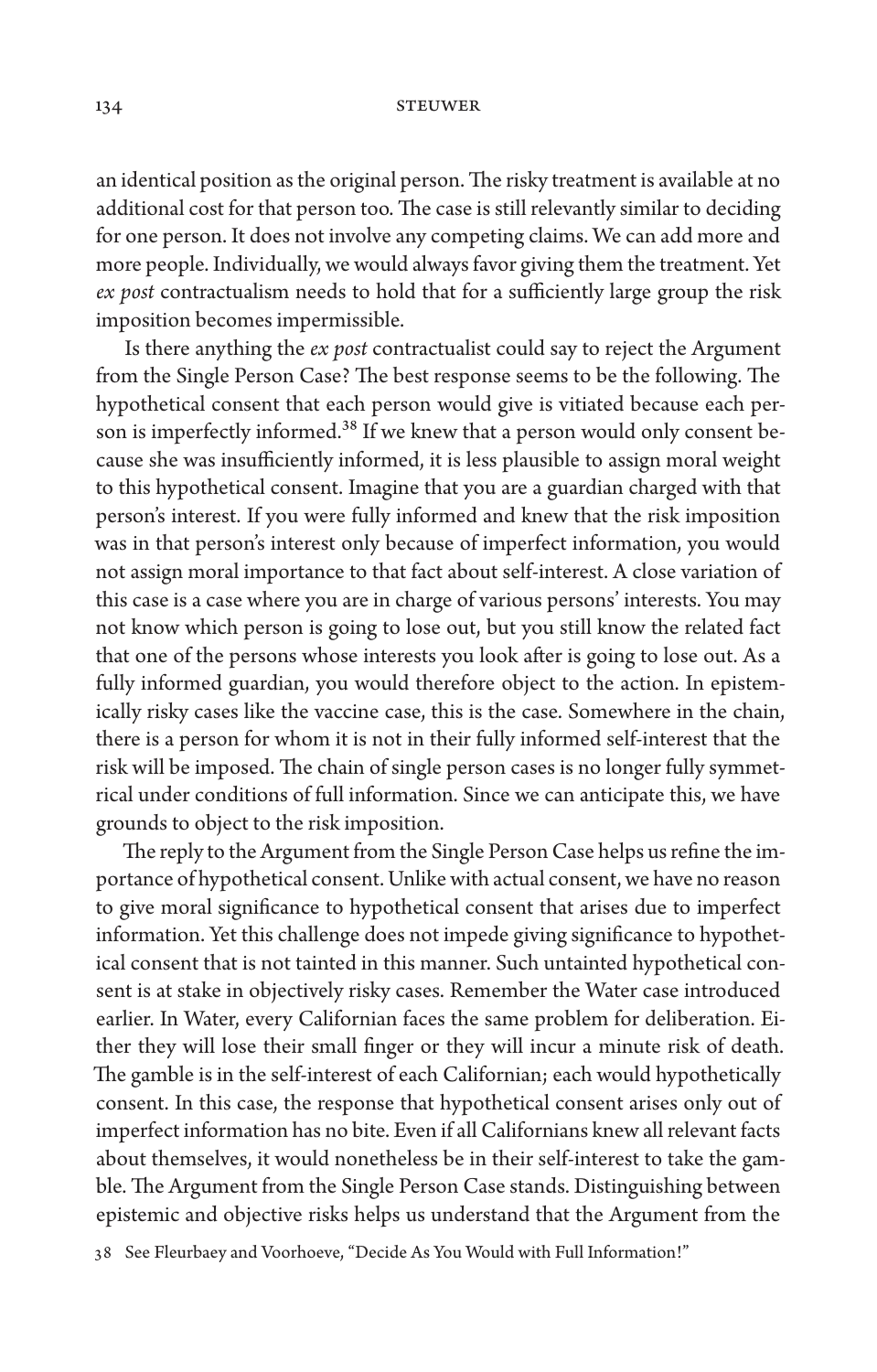Single Person Case is compelling in some cases while unconvincing in others. By distinguishing between these cases, objective *ex ante* contractualism retains what is attractive in the Argument from the Single Person Case while avoiding the charge that hypothetical consent is vitiated due to imperfect information. In the revised case, all risk impositions are independent from one another. There is no conflict over the resource that gives everyone a favorable prospect for their lives. Since there is no connection between the risks, there is no reason why it should not be permissible to impose all of them at once. Consequently, objective *ex ante* allows us to impose all of them at once.

### 4. Objections

I will consider two main lines of objection to my version of *ex ante* contractualism that discounts objective, rather than epistemic, risk. The first line of objection stems from the possibility that determinism is true. The second line of objection criticizes an identified victim bias in my position.

## *4.1. Determinism*

My view distinguishes between objective risks and epistemic risks. There is a worry that even if this distinction would be of moral importance, it is irrelevant in the real world. If determinism is true, the worry goes, then there is no such thing as objective risk. There might be actually observed frequencies but no objective risk in a robust sense that could be morally relevant. The view that the truth of determinism implies the absence of objective chances was once taken as the orthodox view in the philosophy of probability. Recently, however, there has emerged a growing literature in the philosophy of probability that argues that objective chance or objective probability is compatible with determinism.<sup>39</sup>

A first reason to think that objective probabilities are compatible with determinism stems from the existence of probabilistic laws in science. To give some examples, classical statistical mechanics, evolutionary theory, Mendelian genetics, meteorology, and the social sciences all include probabilistic laws. In fact, it appears that deterministic laws are largely confined to just one branch of science, namely the physical sciences. The probabilities posited by the laws of the special sciences, including parts of the physical sciences like classical statis-

<sup>39</sup> See Loewer, "Determinism and Chance"; Hoefer, "The Third Way on Objective Probability"; Glynn, "Deterministic Chance"; Eagle, "Deterministic Chance"; Lyon, "Deterministic Probability"; Strevens, "Probability out of Determinism"; Emery, "Chance, Possibility, and Explanation"; Frigg and Hoefer, "The Best Humean System for Statistical Mechanics"; List and Pivato, "Emergent Chance."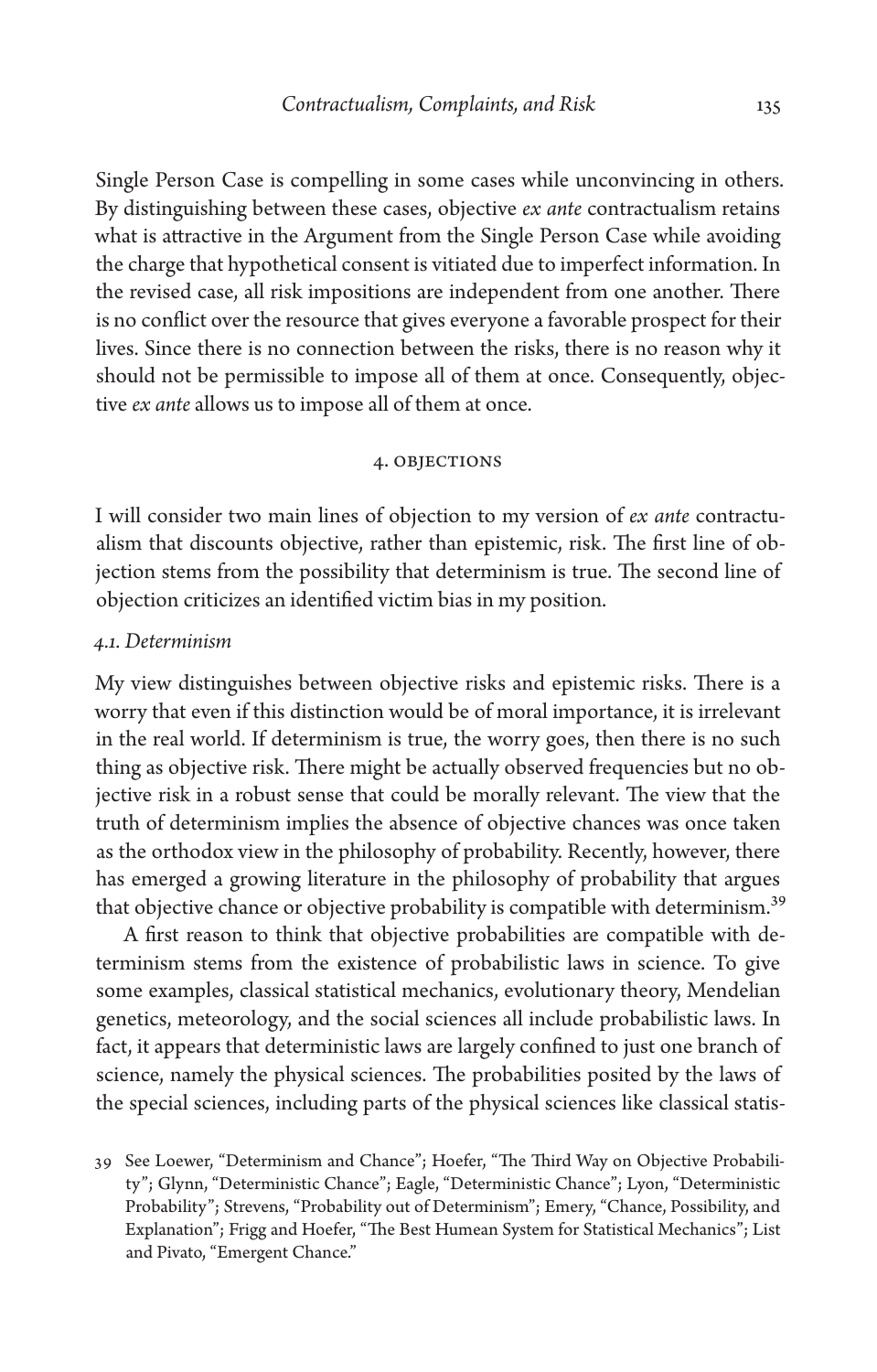tical mechanics, do not appear to be epistemic. For example, the process of ice cubes melting when being put in water is a probabilistic process according to classical statistical mechanics. It appears that classical statistical mechanics can, by virtue of this probabilistic law, *explain* why the ice cube is melting. Indeed, if we believe that special sciences above the microphysical level are able to explain phenomena, then they explain these phenomena by reference to probabilistic laws. This makes it difficult to conceive of such laws as being concerned with epistemic probabilities. The laws of classical statistical mechanics cannot both incorporate our ignorance about deterministic processes and at the same time explain why ice cubes are melting or why the climate system is changing. Our ignorance cannot explain.

So how can we accommodate both the fact that laws of the special sciences posit objective chances and the idea that the universe is deterministic at the microphysical level? One rationale for the compatibility of objective chance and determinism at the microphysical level is that the descriptions of "chance" and "determinism" are level specific.<sup>40</sup> It is imprecise to talk about whether or not the world is deterministic. The real question is whether or not the world is deterministic *at a specific level*. A helpful test to see whether the world is deterministic at a given level is to ask whether knowing the entire history of the world described at that level determines a future event. Those who argue that the world is deterministic at the microphysical level mean to say the following: if we knew all the laws of nature as well as the initial conditions of the universe described in microphysical language, then the only chances of an event happening are zero or one. But this does not say anything about whether or not the world is deterministic at some macrolevel. It does not follow that, at the macrolevel, the history of the world already determines the event. In other words, determinism at the microphysical level can coexist with indeterminism at some macrolevel. This way, macrolevel events like melting ice cubes or coin tosses will have their own macrolevel chances.

For the purposes of moral theorizing, we are predominantly concerned with the agential level, the level at which we describe agents and their actions. The agential level is the appropriate level for the moral decision-making of agents. What would rule out the possibility of objective chances in the relevant sense is, therefore, not determinism at the microphysical level but rather *determinism at the agential level*. Yet there is no reason to think that our world is deterministic at the agential level. To the contrary, all indications of our best available (social) science at the agential level tell us that the world is *indeterministic* at the agential level. Even if we knew the entire history of the universe described at the level

40 Glynn, "Deterministic Chance"; List and Pivato, "Emergent Chance."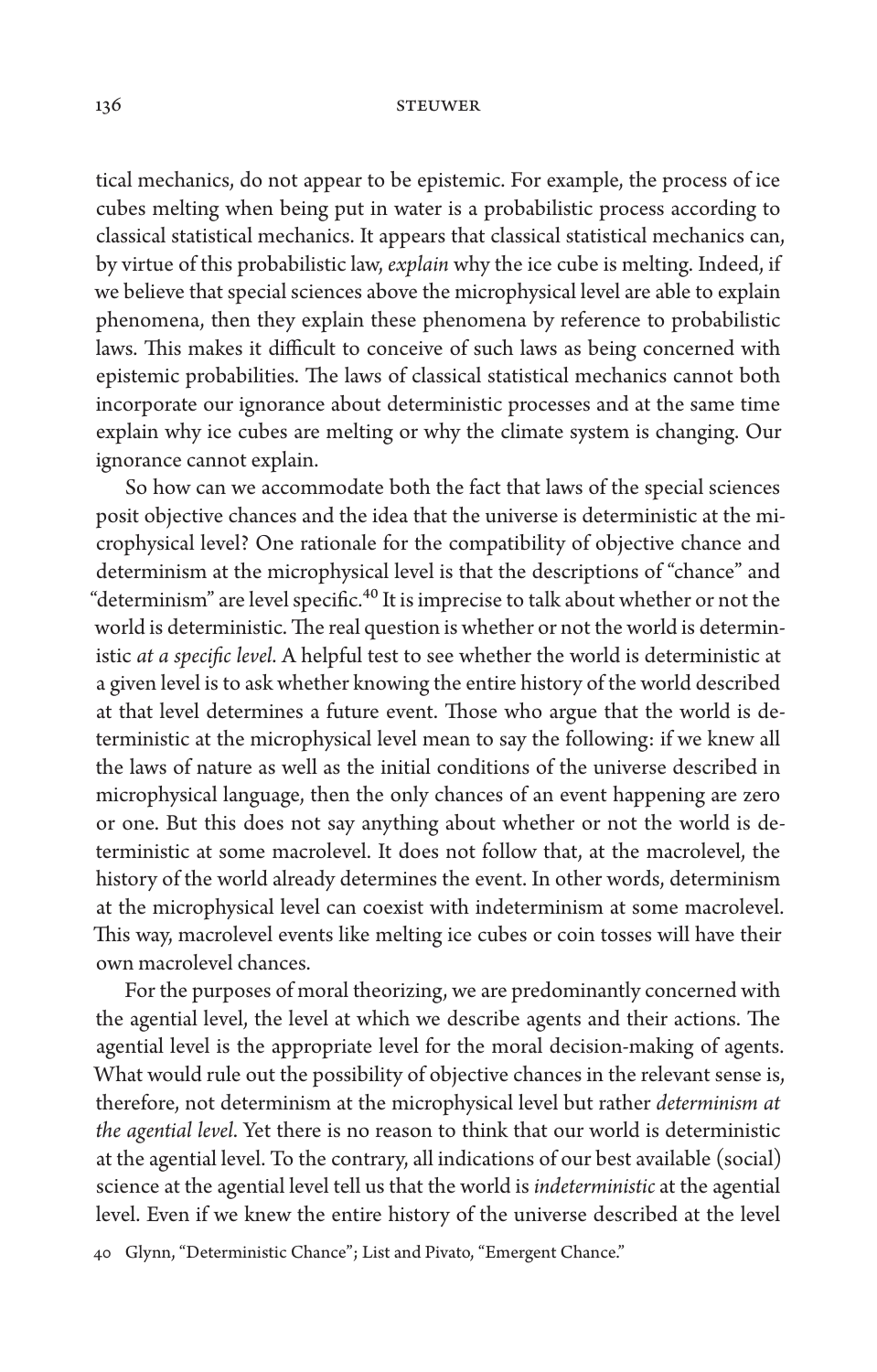of agents and macro-objects, like coins, together with all laws of human behavior, we would not be able to predict, say, the outcome of the next presidential election. Arguments for determinism rely on information about microphysical particles and their properties, something that is inadmissible when thinking about whether the world is deterministic at a higher level. The level-specific approach to determinism and chance retains the ability to draw a distinction between objective chance and epistemic credence at each level of description.<sup>41</sup> Imagine an agent is about to toss a fair coin. The odds of the coin landing heads are 0.5. These are objective chances since the prior history of the world, at the level of coin tosses, does not determine this event. After the coin toss, the agent is covering the coin and asks again what the odds are of the coin having landed heads. The answer would seem to be 0.5. But this statement about probabilities is clearly different from the earlier one. The second odds are credences, the first are chances. Thus, the level-specific view can retain the distinction between chances and credences at every level. This distinction in turn means that while agents can create objective chances, they can also create merely epistemic risks. A lottery based on whose birthday is earliest in the year would create epistemic risks if the birthdays of participants are unknown, but it would not create objective risks for the participants.

We can see the point of the level-specific view in another way. Consider again the coin flip. Assume that we hold all other factors constant except for the force exerted on the coin. The following conditionals might all be true:

If I flip the coin with a force between 0.18345 and 0.18348 N, it will land heads.

If I flip the coin with a force between 0.18349 and 0.18352 N, it will land tails.

If I flip the coin with a force between 0.18353 and 0.18356 N, it will land heads.

And so on. But what about the conditional "If I flip the coin, it will land heads"? Or the conditional "If I flip the coin, it will land tails"? The antecedents of these conditionals are underspecified. They do not tell us with which force the coin is flipped, and the deterministic laws of physics tell us that small changes in the force applied to the coin lead to different outcomes. The antecedent of the underspecified conditionals describes a set of possible worlds. In this set, there are some possible worlds where the coin lands heads and some possible worlds where the coin lands tails. What we can give for the underspecified conditional

41 See List and Pivato, "Emergent Chance," 139–42.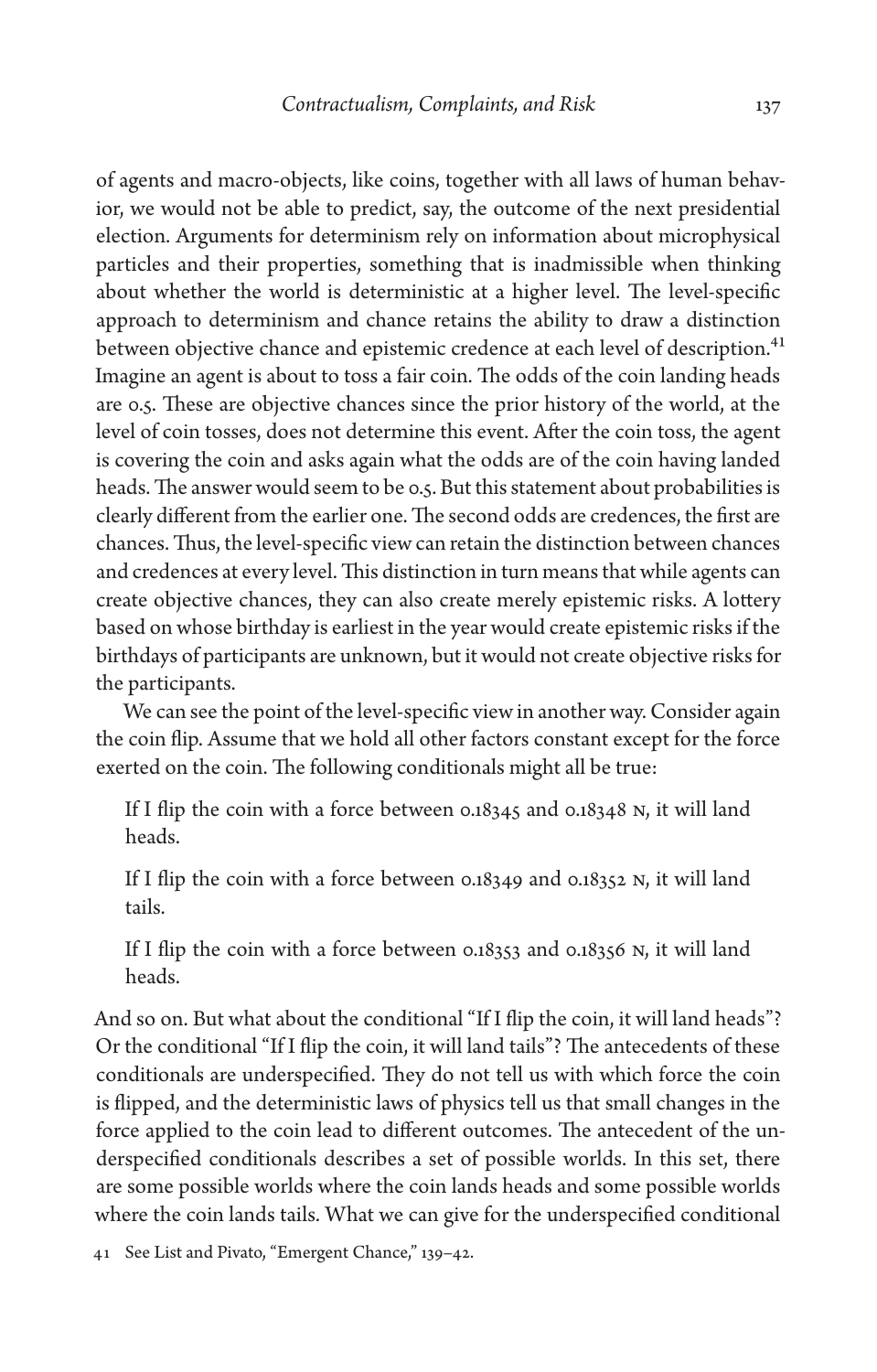is a probability of how many worlds are head-landing worlds.<sup>42</sup> The fact that this probability is not merely epistemic can be seen if we consider the case in which the conditional is a counterfactual conditional. Processes like this coin flip are counterfactually open. No head-landing world is relevantly more similar to our actual world than any tail-landing world. Since the process is counterfactually open, there will not be a fact of the matter about what would have happened had we flipped the coin. There would only be a counterfactual probability. Since there is no fact of the matter about what would have happened, this probability cannot be interpreted as referring to our ignorance about what would have happened.

Now why should we be interested in underspecified conditionals as opposed to fully specified conditionals? After all, in a conditional that is specified at the microphysical level, there are no nontrivial probabilities if we assume determinism at the microphysical level. The reason is the link between contractualism and evidence-based criteria of rightness. Risk impositions are only an issue for contractualism if it is interpreted as an evidence-based criterion of rightness. If contractualism is interpreted as a fact-based criterion of rightness, a risk imposition would be wrong if and only if it leads to eventual harm. But a fact-based criterion is unhelpful in guiding the choices of agents. Evidence-based criteria, on the other hand, link moral permissibility to a choice an agent can make. They capture morality as answering deliberative questions for agents. The actions that contractualism is concerned with are therefore those that are in the choice set of an agent.<sup>43</sup> As agents, we are unable to choose the option "flip the coin with a force between 0.18345 and 0.18348 N." This is simply not an option available to us. The option that is available to us is an option at the agential level, namely "flip the coin." This gives us an argument for specifying conditionals at the agential level. The agential level captures the options that are available, open to the agent, whereas a microphysical level does not.

The argument for the compatibility of lower-level determinism and objective chances has another upshot. A perennial challenge to *ex post* contractualism is that it prohibits many intuitively permissible forms of risk imposition where small risks are imposed on large populations. It would seem that traffic victims have reason to reject principles that allow higher speed limits. Starting major construction works would be impermissible because of the risk of harm to workers. Air traffic may be difficult to justify because it leads to harms to bystanders.

<sup>42</sup> See also Hare, "Obligation and Regret When There Is No Fact of the Matter about What Would Have Happened If You Had Not Done What You Did," 190–94; and Hare, "Obligations to Merely Statistical People," 380–82.

<sup>43</sup> Scanlon, *Moral Dimensions*, 56–62.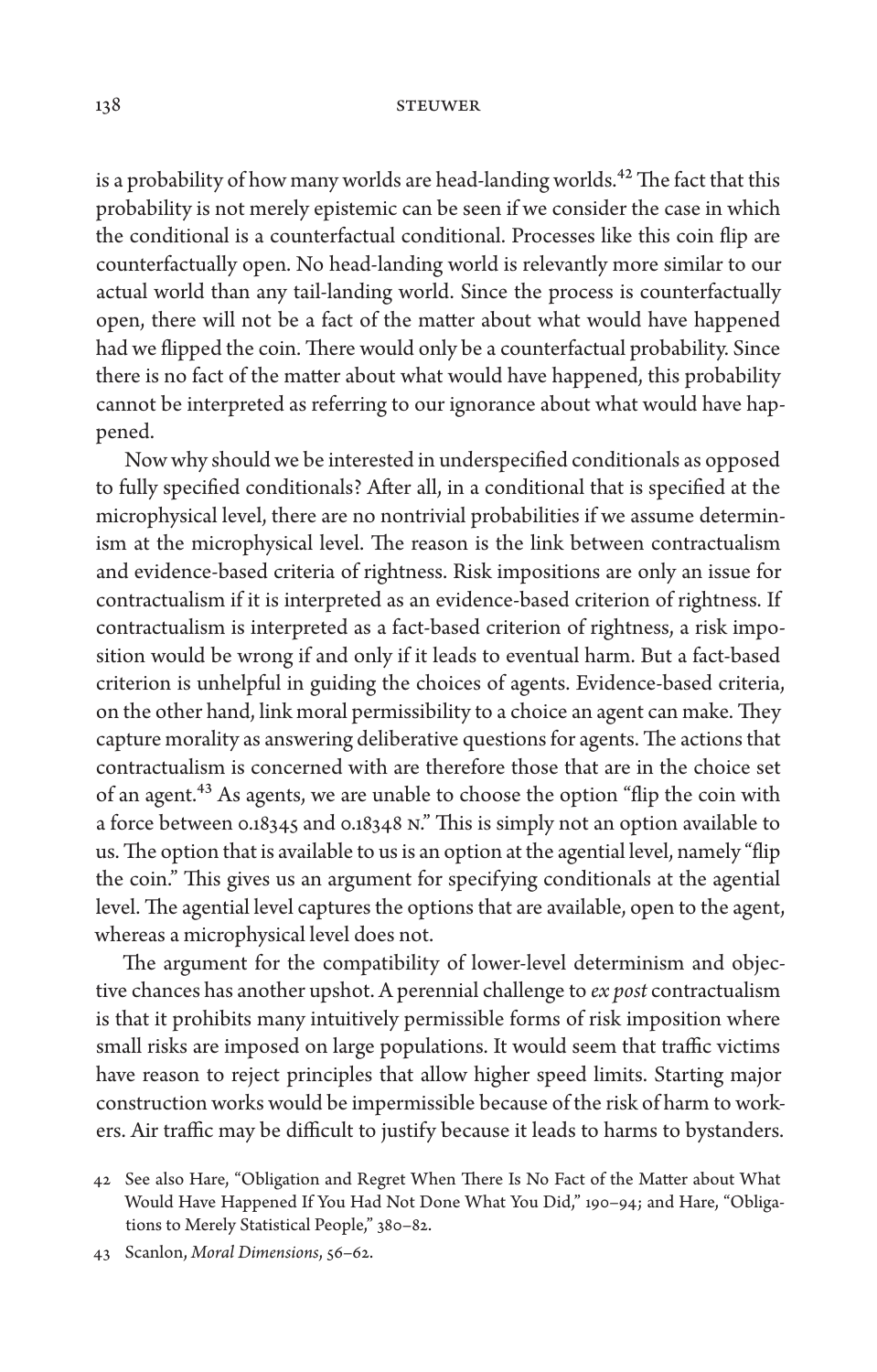The list goes on.<sup>44</sup> What these divergent risks all have in common is that they appear random in a relevant sense. They contrast with, for example, the risk of a lethal allergic reaction in an individual. Such an individual's death may have been difficult to prevent, but it is not random in the same sense. The aforementioned examples all appear random because none of these events is determined by the previous history of the world at the agential level. The event "person is killed in car accident" is not already determined by the past history of the world. At most, a description of the event in microphysical language is determined. This means that at the agential level, the level that counts, all the familiar examples are objectively risky. Therefore, objective *ex ante* contractualism can appealingly explain why it is permissible to impose such risks.

## *4.2. Identified Victim Bias*

The second objection arises from the discussion concerning identified and statistical lives. *Ex ante* contractualism generally favors a bias toward identified lives and has received criticism for giving too strong an endorsement to saving identified lives over statistical lives. While this observation is broadly correct, the relationship between my version of *ex ante* contractualism and the problem of identified and statistical lives is more complex. Objective *ex ante* contractualism does not place any emphasis on the victim being identified. Rather, what is relevant is whether the victim is already determined. In a case like Dust, we do not have a way to identify the victim, but given that we have a rigid designator for the victim, we should favor her.

Indeed, my proposal can at times account for saving a statistical life rather than an identified life. For this, see a simplified version of a case by Caspar Hare.45 You have two options: either you head north or you head south. If you head north, you will save one person for certain. If you head south, you can flip an indeterministic coin. If it lands heads, you will save another person. If it lands tails, you will save yet another person. The two potential southern victims can complain that if you head north they will die. You deprived them of a 50 percent chance to live. They can also complain that you would allocate chances to live more unequally if you were to head north. The potential northern victim can complain that by heading south you deprived her of a 100 percent chance to live. The northern victim cannot raise an additional complaint about the unfairness of the unequal distribution of chances. If we accept limited aggregation, then it seems plausible that a complaint against a 50 percent chance of death is close

45 Hare, "Obligations to Merely Statistical People," 382, 385.

<sup>44</sup> See Norcross, "Comparing Harms," 159–67; Ashford, "The Demandingness of Scanlon's Contractualism," 298–99; James, "Contractualism's (Not So) Slippery Slope," 268–72.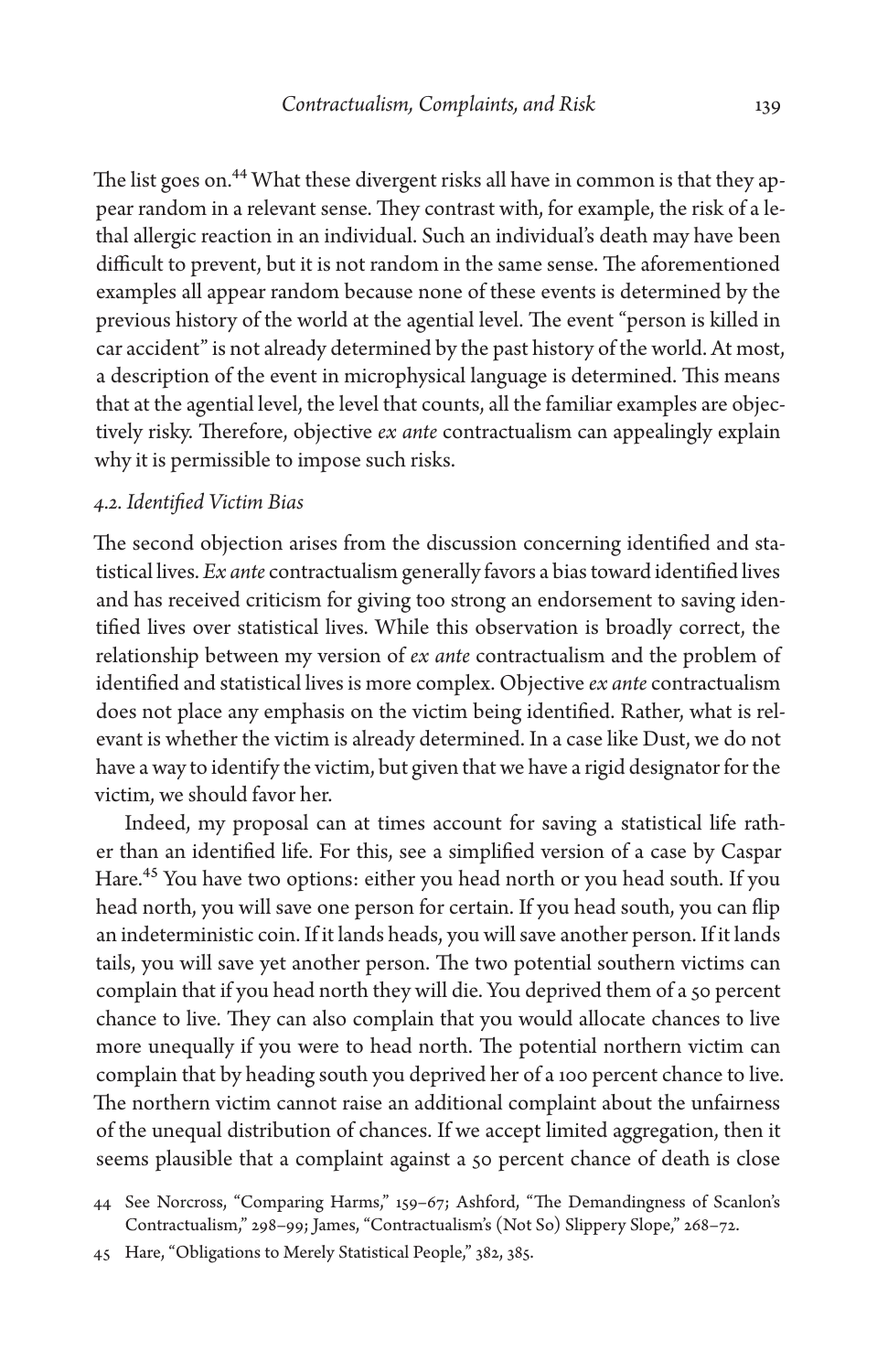enough to a complaint against a 100 percent chance of death. If this is correct, and we are permitted to aggregate the claims of the southern victims, then the added complaints against unfairness would tip the balance. It would follow, on my view, that you ought to head south and save the statistical, rather than the identified, life.

Nevertheless, the general observation is correct. *Ex ante* contractualism retains a bias against statistical lives, even though this bias is substantially weakened due to the permissibility of limited aggregation. Take, for example, the following revision of Wheel: the indeterministic roulette wheel does not release one ball but ten balls that will kill ten different persons. To many, it is difficult to accept that we should prioritize Bob Johnson's leg over multiple statistical victims. However, we should note that the individual risk for each person, while higher than in the standard version of Wheel, is still vanishingly low at one in four million.

On reflection we notice that small risks of serious harms are omnipresent. It is inevitable that large-scale policies will lead to serious harms. In many such cases of social risk, we nonetheless believe that the risk imposition is permissible. Indeed, accounting for these cases is a key challenge to *ex post* contractualism. Take, for example, the following stylized case:

*Vaccine*: In order to protect the entire population of California from an infectious disease, which everyone would come down with in the absence of any intervention, the government is considering a mass vaccination program. The disease is not life threatening but would cause the Californians to limp for two months, similar to the effects of a sprained ankle. While the temporary limp is much less bad than the impairment due to loss of a leg, it is significant enough that the Californians want to avoid it. In extraordinary circumstances, the vaccine can, however, be lethal, although the chance of death for each Californian is only one in four million. The government is able to administer the vaccine without intrusion on the bodies of any Californian.

Even though the policy in Vaccine will also lead to ten expected statistical deaths, we want to account for the permissibility of Vaccine. The risk of death is sufficiently small that it is outweighed by the benefit of avoiding the temporary limp. For example, according to the National Safety Council, the odds of a US resident being struck by lightning in their lifetime are a bit over one in 180,000, more than twenty-two times more likely than the harm due to the vaccine.<sup>46</sup> Rejecting risks of the kind involved in Vaccine would make it difficult to pursue many large-

46 See the overview at National Safety Council, "Odds of Dying."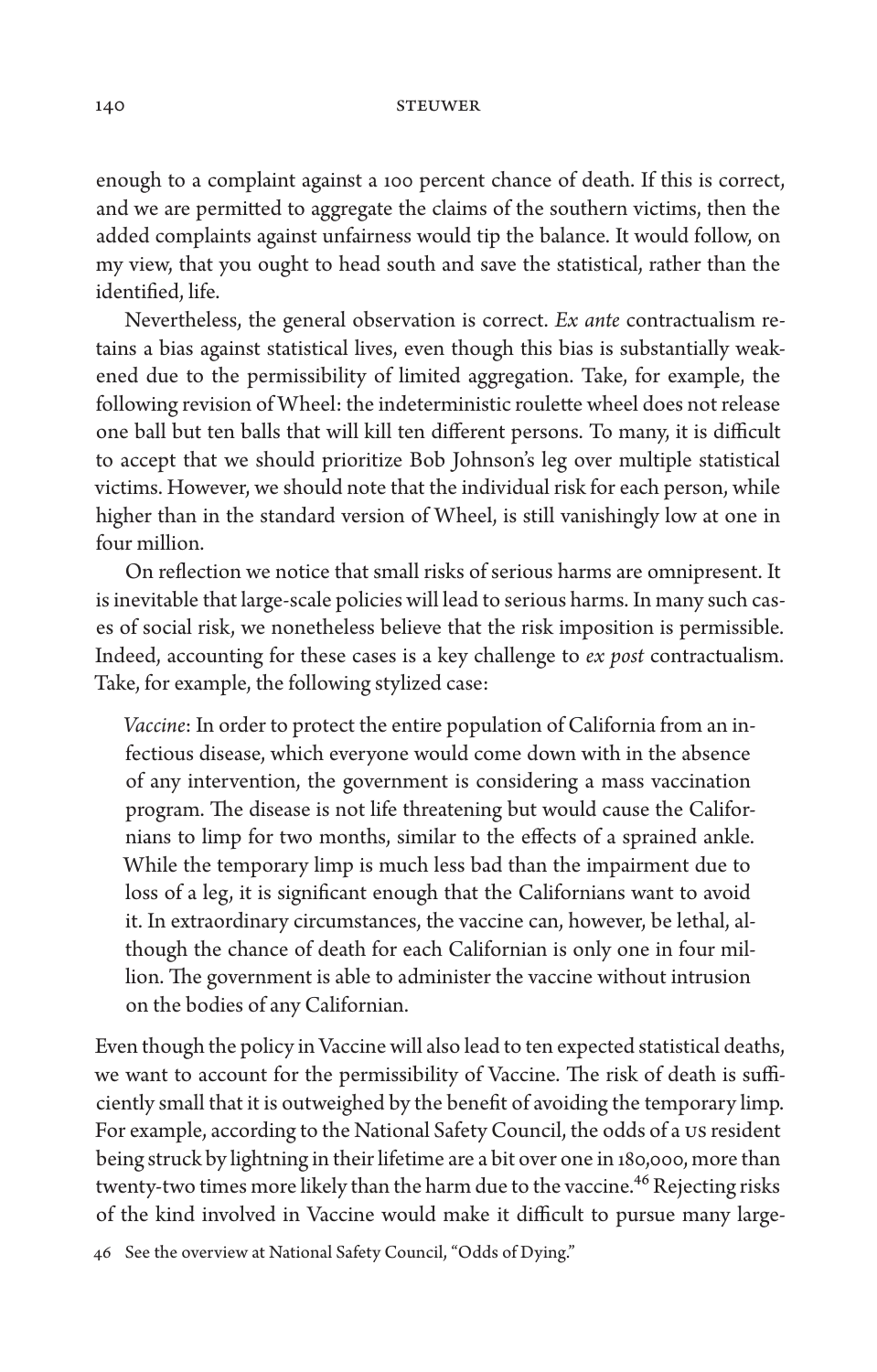scale policies or practices. The challenge is now the following. In the case of Vaccine, we prefer saving the population of California from the temporary limp over the loss of ten statistical lives. In the revised Wheel case, we prefer saving the ten statistical lives over Bob Johnson's loss of a limb. Now what if we could choose between saving the population of California from the temporary limp or saving Bob Johnson from the loss of a leg? Since the temporary limp is much less bad than the permanent loss of a leg, it is plausible that a contractualist would reject the aggregation of the complaints against the temporary limp. Hence, we should save Bob Johnson. This leads us to a preference cycle over the three options.

It is not clear how we could justify such a preference cycle. One attempt would be to point out that in Vaccine the gamble is in the *ex ante* interest of all, whereas this is not the case in the revised Wheel case.<sup>47</sup> This may explain why the option of "ten statistical victims when it was in their *ex ante* interest to take the risk" is not the same option as "ten statistical victims." I am not convinced that this explains our intuitions well. While it is true that the gamble is in the *ex ante* interest of all in the stylized Vaccine case, I do not believe that this is necessary to the case. I believe that delivering the vaccine would be permissible even if some small and unidentifiable part of the population were already known to be immunoresistant. The vaccine would, therefore, be neither to the *ex ante* nor the *ex post* benefit of any of them. In fact, it appears that in most cases of intuitively permissible large-scale risks, the benefits are widespread but not universal.

What the response shows, however, is that it is a mistake to frame the problem in the revised Wheel case as either saving ten people from death or saving one person from the loss of a leg. Such a framing already assumes that what matters is the harm that is the result of the risk imposition. In other words, this framing already assumes the *ex post* perspective. If my arguments against the *ex post* perspective are successful, then we should rather phrase this choice as saving the leg of one and reducing the risks of very many by a small amount. So understood, it is more plausible to maintain that it is permissible to impose the risk in the revised Wheel case.

We can give the following justification for our choice. At the time of our decision, there was no person who had as strong of a complaint as Bob Johnson did. We were able to justify our action to each of the forty million persons involved, each of whom faced only a very small risk of death. In fact, none of the forty million would have been permitted to save themselves from such a small risk if doing so had required the loss of Bob Johnson's leg. For example, each would have been required to call an ambulance to save Bob Johnson's leg even if this would have created a one in four million chance of being killed by an ambu-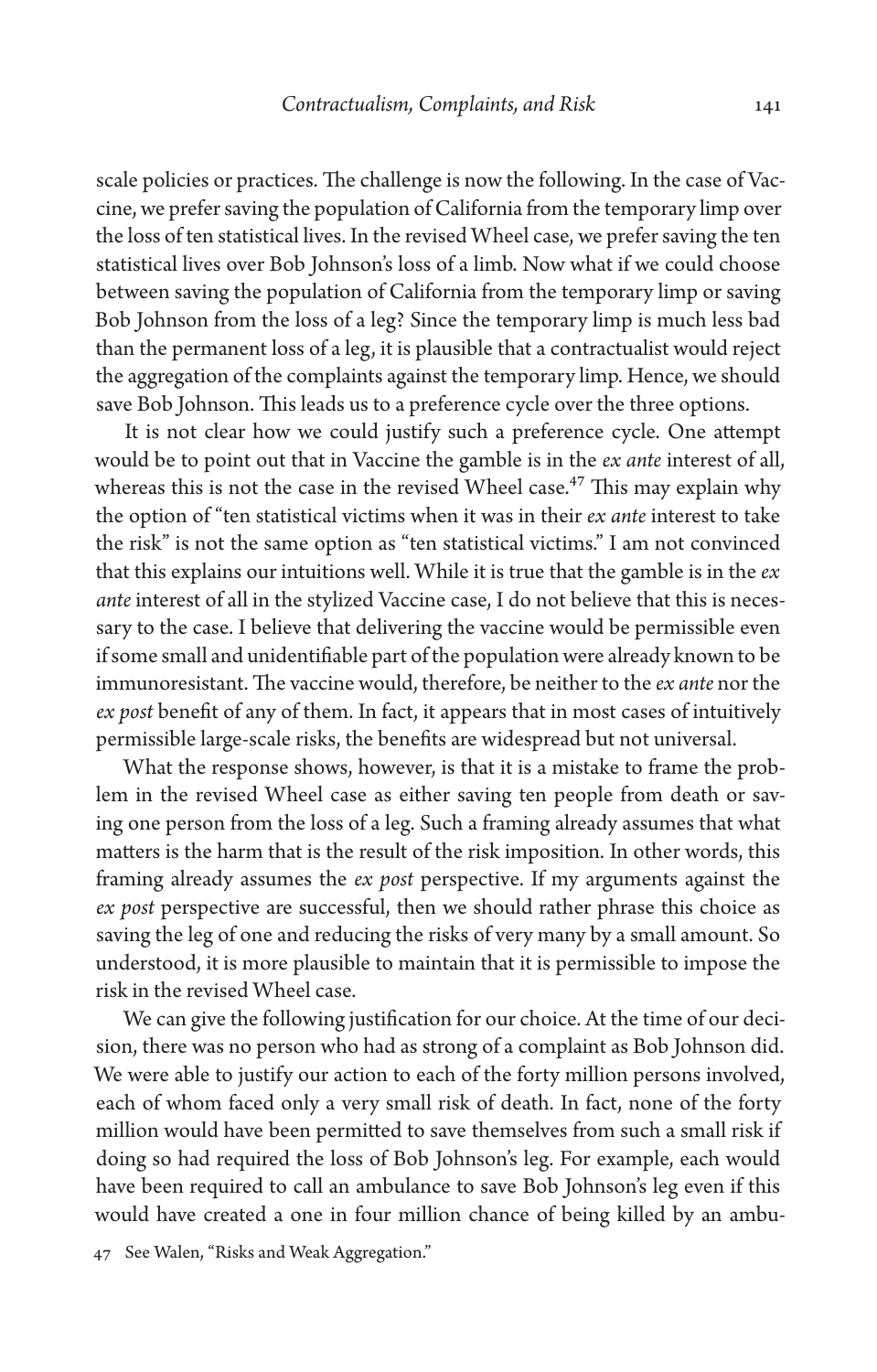lance sliding out of control. We can acknowledge that a better outcome could have been brought about, in which only one person loses a limb rather than ten people losing a life. But that is the sort of thing nonconsequentialists are already willing to acknowledge across a range of familiar cases. Nonconsequentialists accept that oftentimes it is impermissible to do what brings about the best outcome because doing so would violate the claims of a single individual. We can understand deontological constraints in this way.

In line with the analogy to deontological constraints, we can accept a further claim. While nonconsequentialists accept some inefficiency in terms of failing to bring about the best outcome, they typically accept that there are some cases in which deontological constraints can be overridden. Most nonconsequentialists believe that rights may permissibly be violated in cases where doing so is necessary to avoid a moral catastrophe or some other high threshold of weighty moral considerations. In those cases, even deontological constraints such as those that stand in the way of being harmfully used as a mere means can be exceptionally suspended.<sup>48</sup> In such cases, it can be permissible to do what would otherwise be unjustifiable to the rights holder—for example, violating the right not to be harmed as a mere means. If it is plausible that we can override the individual complaint not to be used as a mere means, then it also seems plausible that we can sometimes override the individual complaint of a determined victim against not being saved. If anything, the complaint against being used as a mere means appears to be a stronger complaint than the complaint against failing to be saved in the cases under discussion in this article.

The analogy is strengthened by a deep theoretical connection that contractualism has with a rights-based morality. Contractualism only covers a part of morality, the part that Scanlon identifies with "what we owe to each other." This part is concerned with our relations to other persons. A natural thought is that when we act in ways that are not justifiable to a given person, we thereby wrong this person. Similarly, when we violate the right of a person, we thereby wrong this person. This suggests an important theoretical connection between contractualism and a rights-based morality, given that both are concerned with wrongs done to other persons.<sup>49</sup> Therefore, the idea that there is some threshold of statistical victims at which point we need to depart from contractualist morality is no more problematic than the widely accepted idea that there is some threshold of bad consequences at which point we need to depart from deontological constraints.

<sup>48</sup> See, e.g., Nagel, *Mortal Questions*, ch. 5; and Thomson, *The Realm of Rights*, ch. 6.

<sup>49</sup> See, e.g., Kamm, *Intricate Ethics*, 461–68.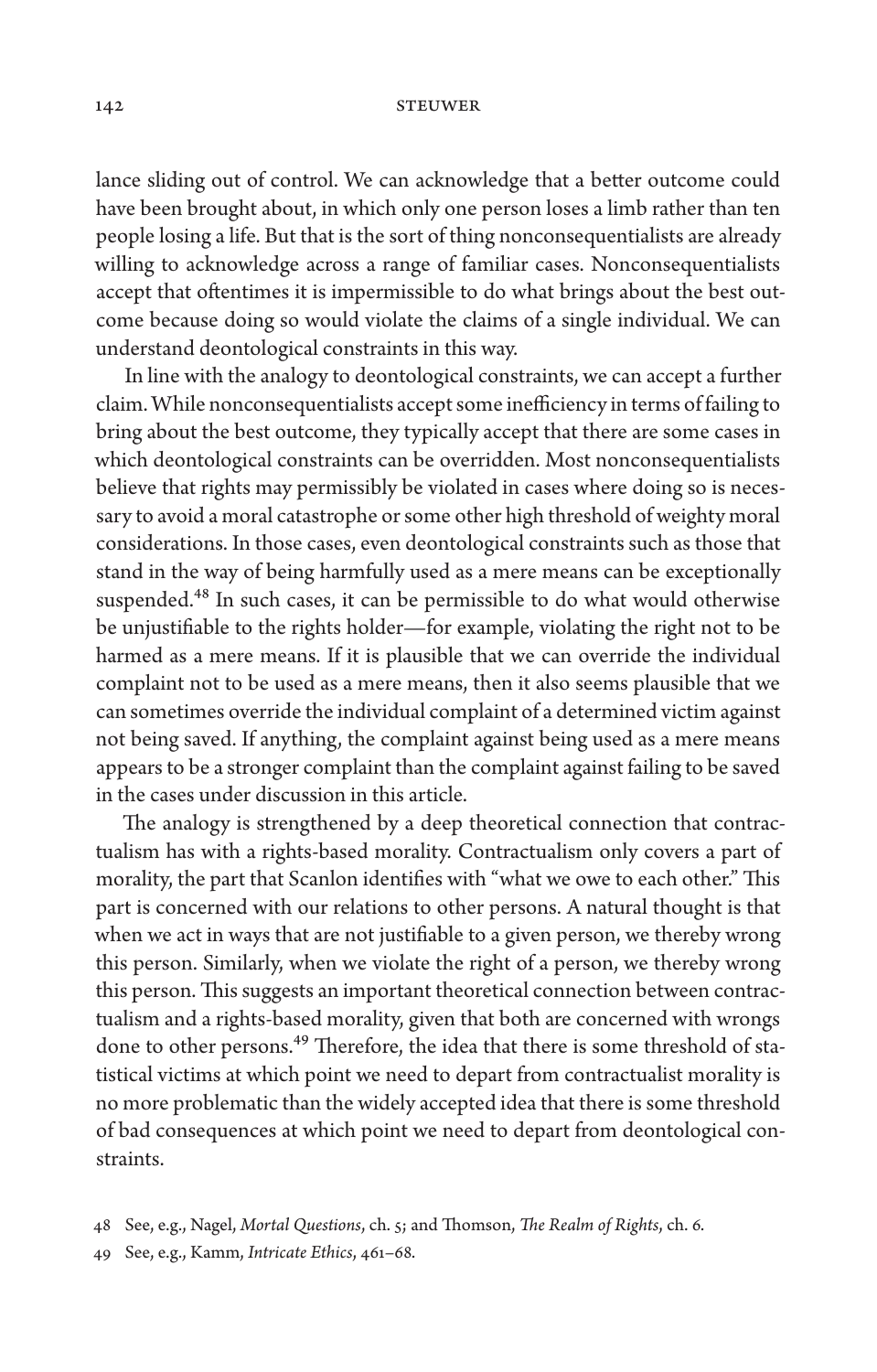#### 5. Conclusion

In this article, I have argued for a new version of *ex ante* contractualism that focuses on the complaints that rigidly designated individuals can bring forward. Their complaints ought to be discounted by the objective probability that the harm will come about. Unlike other *ex ante* contractualists, I do not believe that we should always discount epistemic risk, nor do I believe that we should be concerned only with individuals that we can identify. Such an objective version of *ex ante* contractualism provides us with a plausible model of justifiability to each. It insists that our actions must be justifiable to everyone at the time that we act. It also insists that justification is owed to separate persons. But it does not require the use of morally superfluous identifying information that would make actual justification to each possible. Objective *ex ante* contractualism is alone in drawing a distinction between cases in which objective risks are at stake and cases in which merely epistemic risks are at stake. But far from being a defect, this is a virtue. We can thereby illuminate the morally relevant difference between luckless and doomed victims. For these reasons, I conclude that objective *ex ante* contractualism is a viable and better alternative that is theoretically superior to both epistemic *ex ante* and *ex post* contractualism.50

> *Rutgers University [steuwer@cplb.rutgers.edu](mailto:steuwer@cplb.rutgers.edu)*

#### **REFERENCES**

- Ashford, Elizabeth. "The Demandingness of Scanlon's Contractualism." *Ethics* 113, no. 2 ( January 2003): 273–302.
- Belnap, Nuel, and Mitchell Green. "Indeterminism and the Thin Red Line." *Philosophical Perspectives* 8 (1994): 365–88.
- 50 Versions of this article were presented at the LSE Choice Group, the LSE/UCL Risk and Aggregation Workshop, the TIF Conference at the University of Barcelona, the London Graduate Moral and Political Philosophy Workshop at King's College London, and a research seminar at the London School of Economics. I am grateful for helpful comments and suggestions by members of the audiences. I also thank Susanne Burri, David Coombs, Nicolas Côté, Christina Easton, Johann Frick, Joe Horton, Christian List, Anna Mahtani, Chris Marshall, Todd Karhu, Thulasi K. Raj, Tom Rowe, Korbinian Rüger, and multiple anonymous reviewers for very helpful discussions and comments on various drafts. I am especially grateful to Michael Otsuka and Alex Voorhoeve for extensive discussion and comments on countless drafts.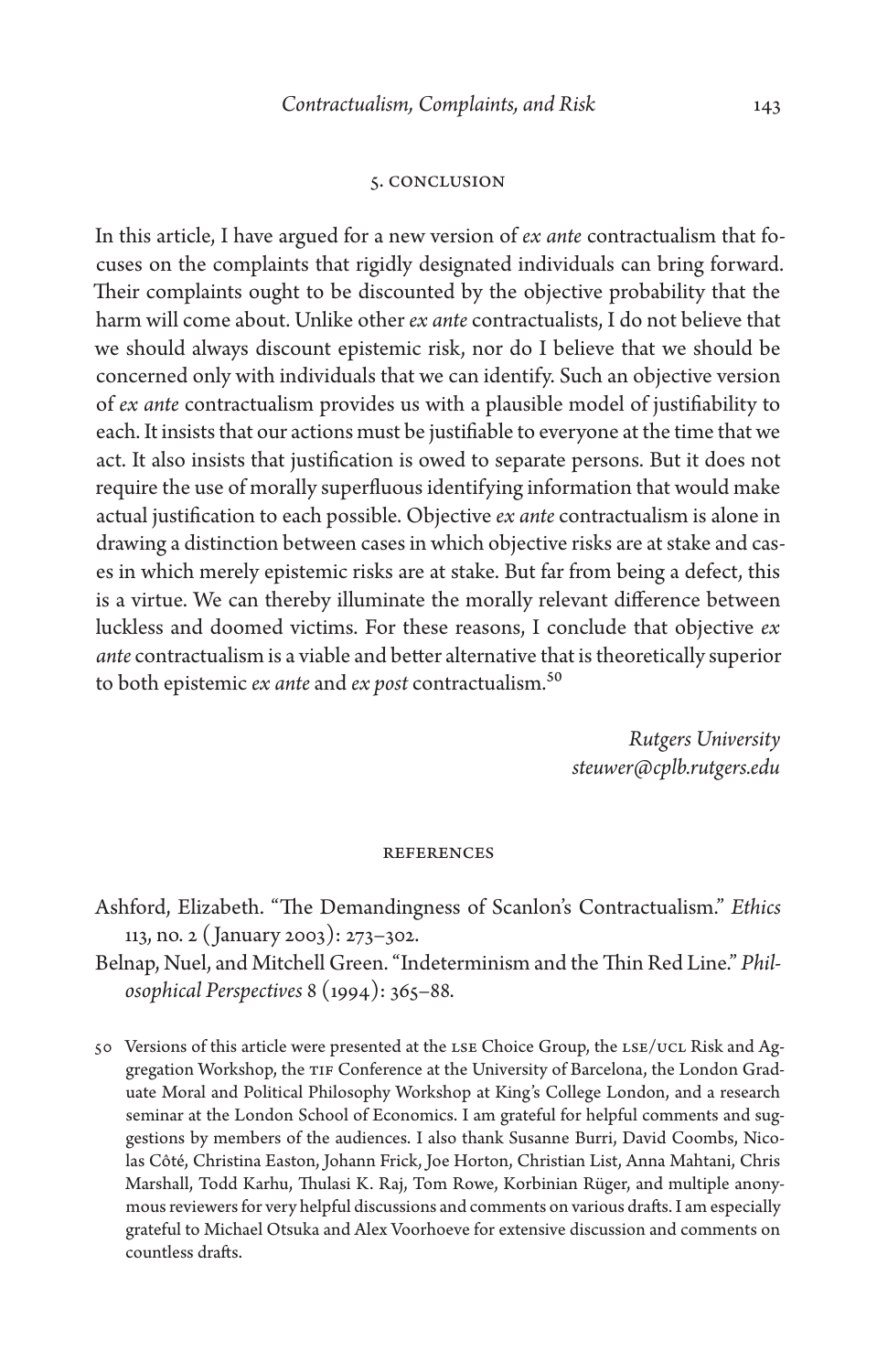Broome, John. "Fairness." *Proceedings of the Aristotelian Society* 91 (1991): 87–101.

- Carnap, Rudolf. "The Two Concepts of Probability." *Philosophy and Phenomenological Research* 5, no. 4 ( June 1945): 513–32.
- Cohen, I. Glenn, Norman Daniels, and Nir Eyal, eds. *Identified versus Statistical Lives: An Interdisciplinary Perspective.* Oxford: Oxford University Press, 2015.
- Daniels, Norman. "Can There Be Moral Force to Favoring an Identified over a Statistical Life?" In Cohen, Daniels, and Eyal, *Identified versus Statistical Lives*,  $110 - 23$ .
- Dougherty, Tom. "Aggregation, Beneficence, and Chance." *Journal of Ethics and Social Philosophy* 7, no. 2 (May 2013): 1–19.
- Eagle, Anthony. "Chance versus Randomness." *Stanford Encyclopedia of Philosophy* (Spring 2019). [https://plato.stanford.edu/archives/spr2019/entries/](https://plato.stanford.edu/archives/spr2019/entries/chance-randomness/) [chance-randomness/.](https://plato.stanford.edu/archives/spr2019/entries/chance-randomness/)

———. "Deterministic Chance." *Noûs* 45, no. 2 ( June 2011): 269–99.

- Emery, Nina. "Chance, Possibility, and Explanation." *British Journal for the Philosophy of Science* 66, no. 1 (March 2015): 95–120.
- Eyal, Nir. "Concentrated Risk, the Coventry Blitz, Chamberlain's Cancer." In Cohen, Daniels, and Eyal, *Identified versus Statistical Lives*, 94–109.
- Fleurbaey, Marc, and Alex Voorhoeve. "Decide As You Would with Full Information! An Argument against *Ex Ante* Pareto." In *Inequalities in Health: Concepts, Measures, and Ethics*, edited by Nir Eyal, Samia A. Hurst, Ole F. Norheim, and Dan Wikler, 113–28. Oxford: Oxford University Press, 2013.
- Frick, Johann. "Contractualism and Social Risk." *Philosophy and Public Affairs* 43, no. 3 (Summer 2015): 175–223.

———. "Uncertainty and Justifiability to Each Person: Response to Fleurbaey and Voorhoeve." In *Inequalities in Health: Concepts, Measures, and Ethics*, edited by Nir Eyal, Samia A. Hurst, Ole F. Norheim, and Dan Wikler, 129–46. Oxford: Oxford University Press, 2013.

- Fried, Barbara H. "Can Contractualism Save Us from Aggregation?" *Journal of Ethics* 16, no. 1 (March 2012): 39–66.
- Frigg, Roman, and Carl Hoefer. "The Best Humean System for Statistical Mechanics." *Erkenntnis* 80, no. 3 (December 2015): 551–74.
- Gauthier, David. *Practical Reasoning*. Oxford: Clarendon Press, 1963.
- Glover, Jonathan. *Causing Death and Saving Lives*. London: Penguin Books, 1977.
- Glynn, Luke. "Deterministic Chance." *British Journal for the Philosophy of Science* 61, no. 1 (March 2010): 51–80.
- Hájek, Alan. "Interpretations of Probability." *Stanford Encyclopedia of Philosophy* (Fall 2019). [https://plato.stanford.edu/archives/fall2019/entries/probability](https://plato.stanford.edu/archives/fall2019/entries/probability-interpret/) [-interpret/](https://plato.stanford.edu/archives/fall2019/entries/probability-interpret/).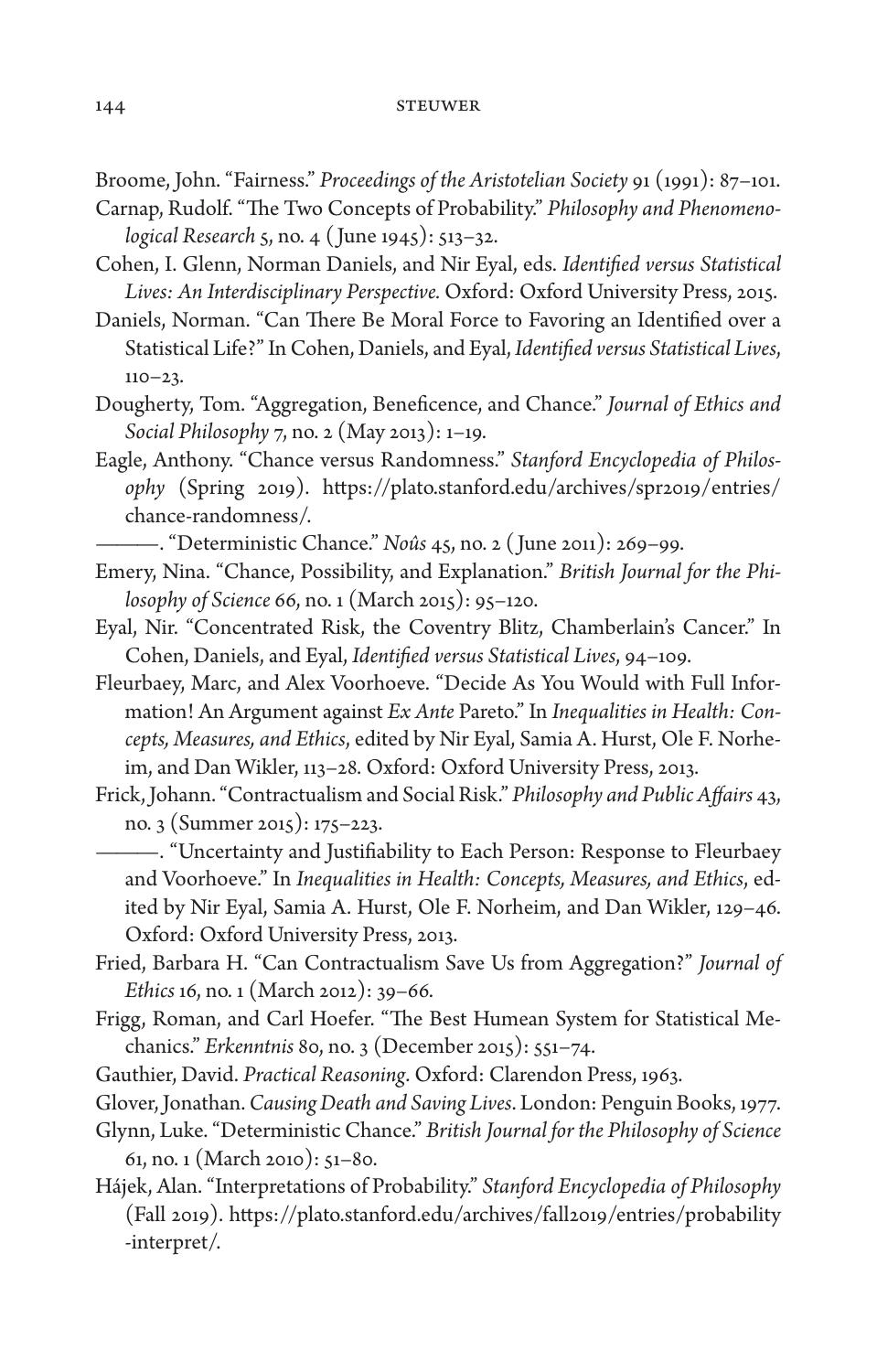Hare, Caspar. "Obligation and Regret When There Is No Fact of the Matter about What Would Have Happened If You Had Not Done What You Did." *Noûs* 45, no. 1 (March 2011): 190–206.

———. "Obligations to Merely Statistical People." *Journal of Philosophy* 109, no. 5/6 (May/June 2012): 378–90.

- ———. "Should We Wish Well to All?" *Philosophical Review* 125, no. 4 (October: 2016): 451–72.
- Hoefer, Carl. "The Third Way on Objective Probability: A Sceptic's Guide to Objective Chance." *Mind* 116, no. 463 ( July 2007): 549–96.
- Horton, Joe. "Aggregation, Complaints, and Risk." *Philosophy and Public Affairs* 45, no. 1 (Winter 2017): 54–81.
- James, Aaron. "Contractualism's (Not So) Slippery Slope." *Legal Theory* 18, no. 3 (September 2012): 263–92.
- John, S.D. "Risk, Contractualism, and Rose's 'Prevention Paradox.'" *Social Theory and Practice* 40, no. 1 ( January 2014): 28–50.
- Kamm, F.M. *Intricate Ethics*. Oxford: Oxford University Press, 2007.
- ———. *Morality, Mortality*. Vol. 1, *Death and Whom to Save from It*. New York: Oxford University Press, 1993.
- Kumar, Rahul. "Risking and Wronging." *Philosophy and Public Affairs* 43, no. 1 (Winter 2015): 27–51.

Lenman, James. "Contractualism and Risk Imposition." *Politics, Philosophy and Economics* 7, no. 1 (February 2008): 99–122.

Lewis, David. *On the Plurality of Worlds*. Oxford: Basil Blackwell, 1986.

———. "A Subjectivist's Guide to Objective Chance." In *Studies in Inductive Logic and Probability*, vol. 2, edited by Richard C. Jeffrey, 263–93. Berkeley: University of California Press, 1980.

- List, Christian, and Marcus Pivato. "Emergent Chance." *Philosophical Review* 124, no. 1 ( January 2015): 119–52.
- Loewer, Barry. "Determinism and Chance." *Studies in History and Philosophy of Modern Physics* 32, no. 4 (December 2001): 609–20.
- Lyon, Aidan. "Deterministic Probability: Neither Chance nor Credence." *Synthese* 182, no. 3 (October 2011): 413–32.
- Mahtani, Anna. "The *Ex Ante* Pareto Principle." *Journal of Philosophy* 114, no. 6 ( June 2017): 303–23.
- Munoz-Dardé, Véronique. "The Distribution of Numbers and the Comprehensiveness of Reasons." *Proceedings of the Aristotelian Society* 105, no. 1 ( June 2005): 191–217.
- Nagel, Thomas. *Equality and Partiality*. Oxford: Oxford University Press, 1991. ———. *Mortal Questions*. Cambridge: Cambridge University Press, 1979.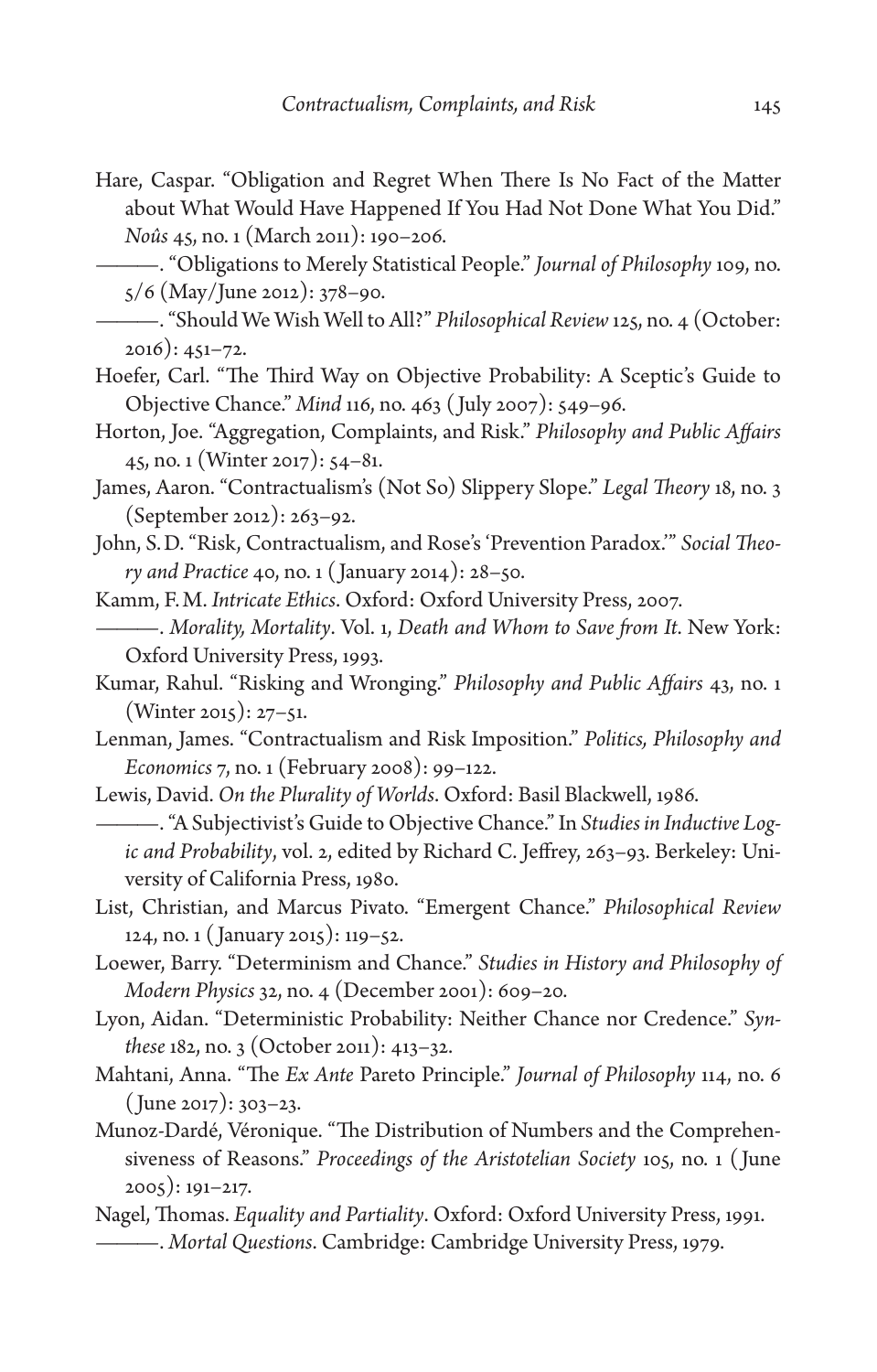———. *The Possibility of Altruism*. Princeton: Princeton University Press, 1970.

National Safety Council. "Odds of Dying." Accessed November 15, 2020. [https://](https://injuryfacts.nsc.org/all-injuries/preventable-death-overview/odds-of-dying/) [injuryfacts.nsc.org/all-injuries/preventable-death-overview/odds-of](https://injuryfacts.nsc.org/all-injuries/preventable-death-overview/odds-of-dying/) [-dying/](https://injuryfacts.nsc.org/all-injuries/preventable-death-overview/odds-of-dying/).

Norcross, Alastair. "Comparing Harms: Headaches and Human Lives." *Philosophy and Public Affairs* 26, no. 2 (April 1997): 135–67.

Nozick, Robert. *Anarchy, State, and Utopia*. New York: Basic Books, 1974.

Oberdiek, John. *Imposing Risk*. Oxford: Oxford University Press, 2017.

Otsuka, Michael. "Determinism and the Value and Fairness of Equal Chances." Unpublished manuscript.

———. "Risking Life and Limb: How to Discount Harms by Their Improbabili-

ty." In Cohen, Daniels, and Eyal, *Identified versus Statistical Lives*, 77–93. Rapoport, Anatol. *Strategy and Conscience*. New York: Harper and Row, 1964.

Rawls, John. *A Theory of Justice*. Rev. ed. Oxford: Oxford University Press, 1999.

Reibetanz, Sophia. "Contractualism and Aggregation." *Ethics* 108, no. 2 ( January 1998): 296–311.

Rüger, Korbinian. "On *Ex Ante* Contractualism." *Journal of Ethics and Social Philosophy* 13, no. 3 ( June 2018): 240–58.

Scanlon, T.M. "Contractualism and Justification." Unpublished manuscript.

———. "Contractualism and Utilitarianism." In *Utilitarianism and Beyond*, edited by Amartya Sen and Bernard Williams, 103–28. Cambridge: Cambridge University Press, 1982.

———. *Moral Dimensions*. Cambridge, MA: Belknap Press of Harvard University Press, 2008.

———. "Reply to Zofia Stemplowska." *Journal of Moral Philosophy* 10, no. 4 ( January 2013): 508–14.

———. *What We Owe to Each Other*. Cambridge, MA: Belknap Press of Harvard University Press, 1998.

Sher, George. "What Makes a Lottery Fair?" *Noûs* 14, no. 2 (May 1980): 203–16. Sober, Elliott. "Evolutionary Theory and the Reality of Macro-Probabilities." In

*The Place of Probability in Science*, edited by Ellery Ells and J.H. Fetzer, 133–61. Dordrecht: Springer, 2010.

Spiekermann, Kai. "Good Reasons for Losers: Lottery Fairness and Social Risk." Unpublished manuscript.

Steuwer, Bastian. "Aggregation, Balancing, and Respect for the Claims of Individuals." *Utilitas* (forthcoming). Published ahead of print, August 25, 2020. <https://doi.org/10.1017/S0953820820000217>.

Strevens, Michael. "Probability out of Determinism." In *Probabilities in Physics*,